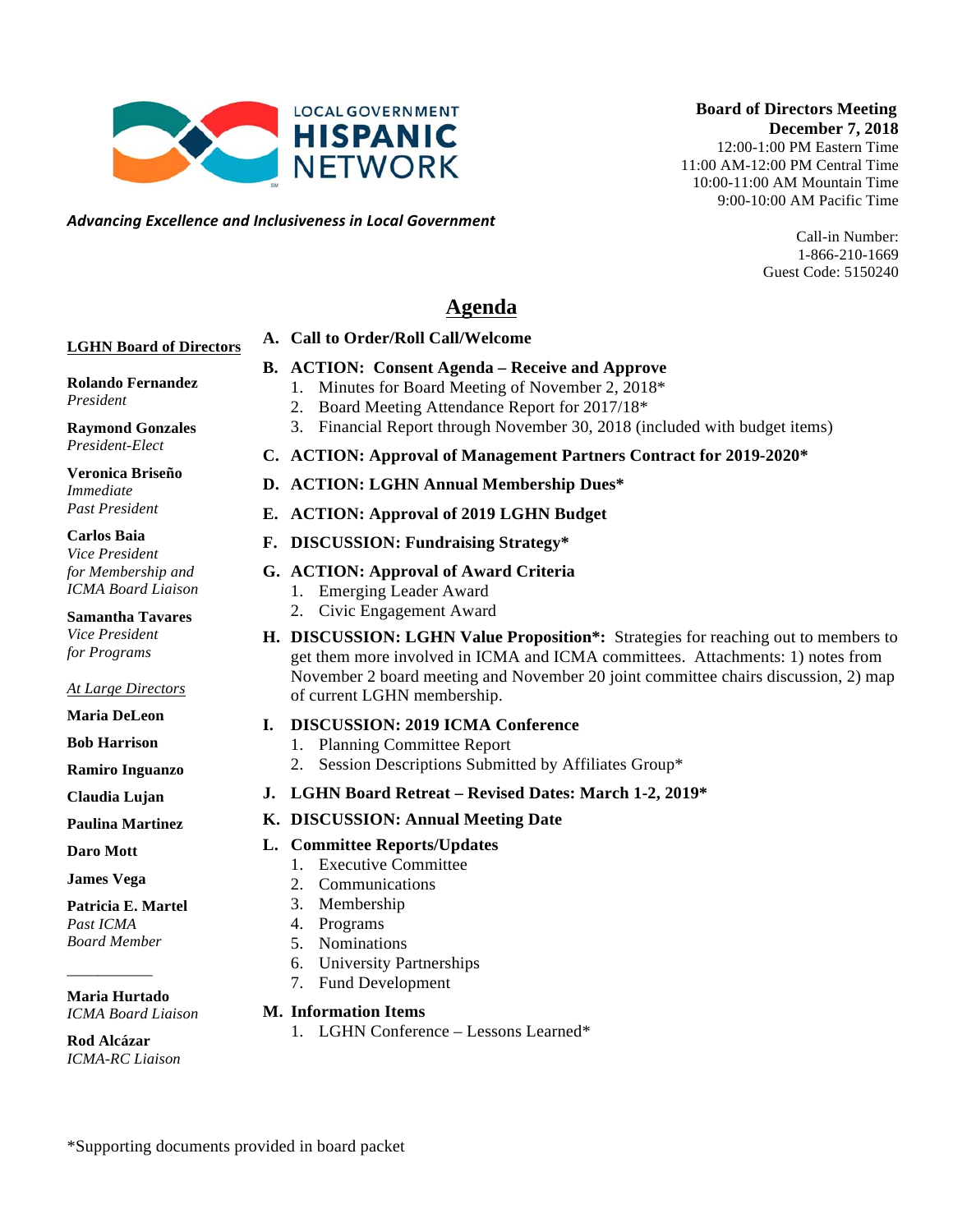#### **N. Future Board Meeting Agenda Items**

- 1. Website Tracking (Quarterly January/April/July/October)
- 2. Social Media Tracking
- 3. Affiliation Agreement with NACA (February)
- 4. LGHN "Conectar" Program (February or March)
- 5. Fundraising Status

### **O. Adjournment & Future Meeting Dates**

- 1. Friday, January 4, 2019 LGHN Board Meeting Cancelled
- 2. Friday, February 1, 2019 LGHN Board Meeting
- 3. February 27-March 1, 2019 ICMA Southeast Regional Conference, Greenville, SC
- 4. Friday, March 1-Saturday, March 2, 2019 LGHN Retreat, Evanston, IL
- 5. Friday, March 1, 2019 LGHN Board Meeting
- 6. March 20-22, 2019 ICMA West Coast Regional Conference, Reno, NV
- 7. March 27-29, 2019 ICMA Mountain Plains Regional Conference, Omaha, NB
- 8. April 3-5, 2019 ICMA Northeast Regional Conference, New Brunswick, NJ
- 9. April 3-7, 2019 NFBPA Conference, Orlando, FL
- 10. May 3, 2019 Annual Meeting (or alternative date if board meeting is held)
- 11. May 8-10, 2019 ICMA Midwest Regional Conference, Evanston, IL
- 12. Friday, June 7, 2019 LGHN Board Meeting
- 13. Friday, July 5, 2019 LGHN Board Meeting
- 14. July 12-15, 2019 NACo/NACA Conference, Las Vegas, NV
- 15. Friday, August 2, 2019 LGHN Board Meeting
- 16. Friday, September 6, 2019 LGHN Board Meeting
- 17. Friday, October 4, 2019 LGHN Board Meeting
- 18. October 20-23, 2019 0 ICMA Conference, Nashville, TN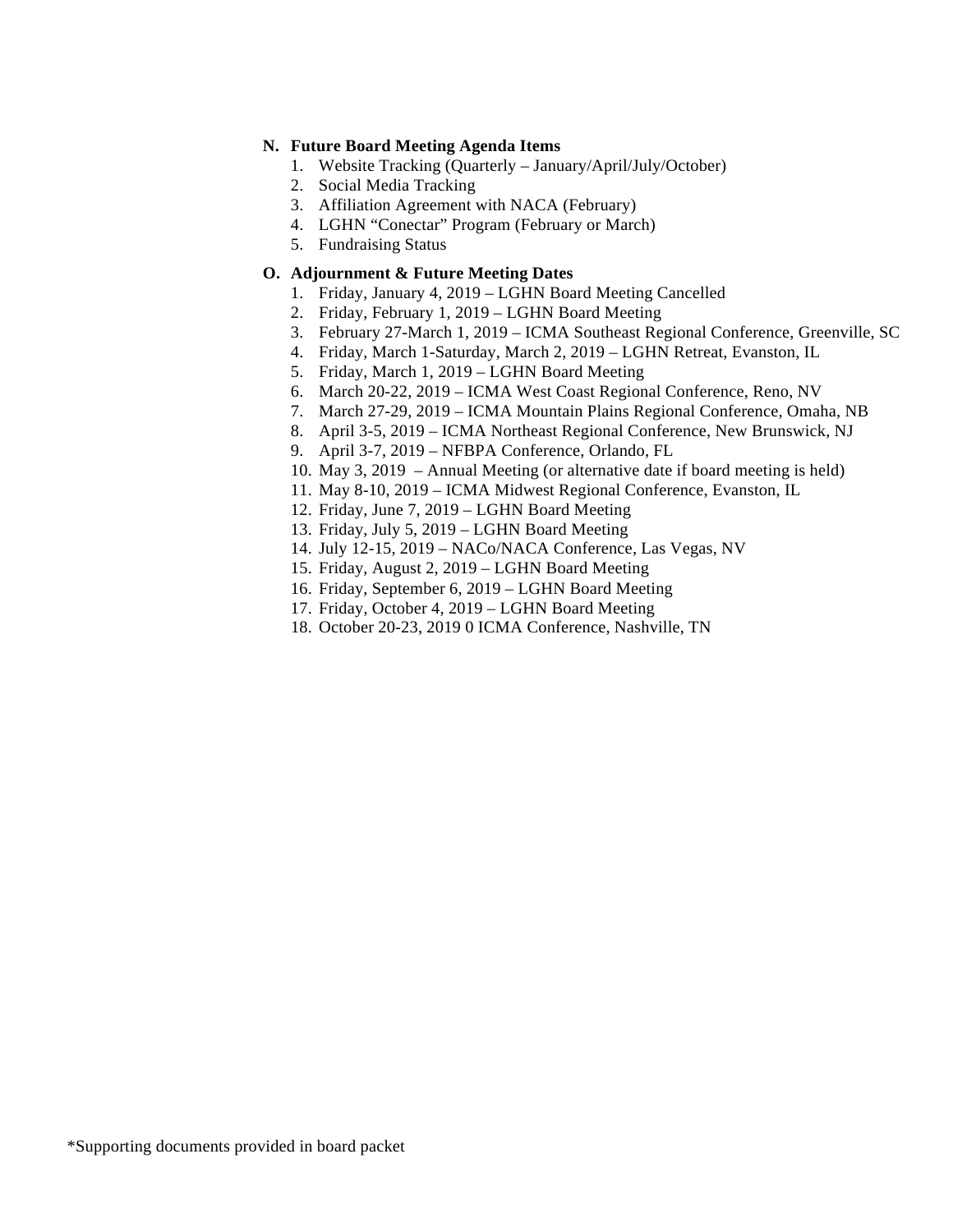

 **Board of Directors Meeting November 2, 2018**

 **MINUTES**

# *Advancing)Hispanic)leadership)in)local)government*

#### **Board Members Present**

Rolando Fernandez, President Raymond Gonzales, President-Elect Veronica Briseño, Immediate Past President Carlos Baia, Vice President for Membership Samantha Tavares, Vice President for Programs Maria DeLeon, At Large Director Bob Harrison, At Large Director Paulina Martinez, At Large Director James Vega, At Large Director Maria Hurtado, ICMA Board Liaison

### **Board Members Absent**

Claudia Lujan, At Large Director Ramiro Inguanzo, At Large Director Daro Mott, At Large Director Patricia Martel, Past ICMA Board Member

#### **Others Present**

Karen Davis, Executive Director Rod Alcazar, ICMA-RC Liaison David Mora, LGHN Special Advisor

### **A. Call to Order/Roll Call/Welcome**

*Roll call was conducted and ten voting members were present, a quorum was established.*

### **B. ACTION: Consent Agenda – Receive and Approve**

- 1. Minutes for Board Meeting of October 5, 2018
- 2. Board Meeting Attendance Report for 2017/18
- 3. Financial Report through October 31, 2018

*Carlos Baia moved approval of the consent agenda, Maria DeLeon seconded the motion; the motion was approved unanimously.*

### **C. DISCUSSION: LGHN Value Proposition**

*Rolando Fernandez asked the board for suggestions to increase LGHN's value based on comments from the conference. Carlos Baia would like to se the LGHN conference sessions replicated on the LGHN website, as well as presenting at other conferences. Samantha Tavares is checking to see which sessions were video taped.* 

*Karen Davis suggested that board members host quarterly sessions, lunches, etc. in their area to keep members engaged and attract new members. She has been asked to meet quarterly with the Portland Metro local government members.*

*Rolando Fernandez recommended moving forward with partnering with executive recruiters through a "LGHN Conectar Program" to assist LGHN members with seeking career advancement. The program would offer several resources for members:*

- *An opportunity for members to share and receive feedback on their resumes,*
- *Place members in a database used by executive recruiters (would need to develop database details), and*
- *Participate in yearly webinar that provides members an opportunity to hear executive recruiters about interview skills/trends.*

*Carlos Baia agreed that it would be beneficial to younger professionals. Rolando and Karen will follow up to discuss which firms should be contacted and how they should be approached.*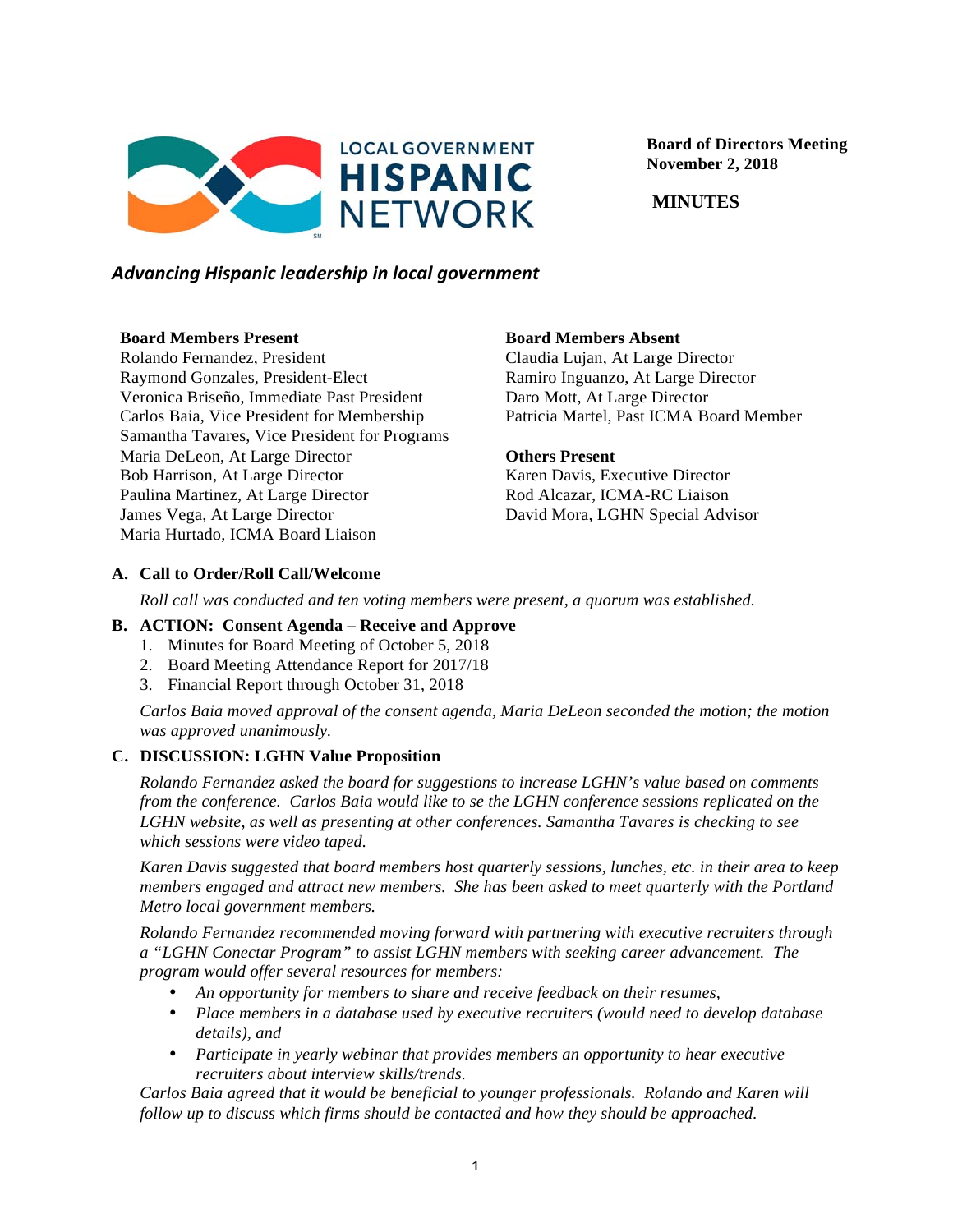*Rolando also asked the program committee to look into annual leadership/executive training programs for Hispanics. LGHN could partner with universities and area local government.* 

#### **D. REVIEW: ICMA Conference Highlights and Suggestions for 2019**

*The board discussed the dinner speaker for the Nashville conference. The state senator from Colorado was well received and perhaps a similar speaker could be identified for next year. Other suggestions included a television personality/reporter.*

*Karen Davis said that LGHN is working with other affiliates to develop conference sessions for 2019. The group will finalize the sessions on Monday and they are due to ICMA Friday, November 9. The board will be provided the session descriptions at the December board meeting.* 

#### **E. REVIEW: LGHN Conference Highlights and Suggestions for 2020**

*Rolando Fernandez proposed that LGHN start looking at 2022 and 2024 as well as 2020 in the Denver metro area. The conference needs to be held in areas with a strong presence, and if we do not have a strong presence in desirable areas, we need to start building membership in those areas.*

*Samantha Tavares reported that their committees are holding debriefings and will provide their insights when they have completed their review process. Some of the highlights include:*

- *With exhibitors and sponsors, the planning process needs to start earlier. Many organizations allocate their budget at least one year out. The planning committee is staying in touch with those who participated in this year's conference and the next planning committee can pick up on the communications.*
- *The committee's success was due, in part, to mobilizing and getting people involved in leading subcommittees. They gave staff leadership opportunities and the subcommittees held many meetings.*
- *Activities before 8:00 am were not well attended. These activities should be eliminated.*
- *There should be only one shared master list for registration. Because of the Phoenix process for using professional development funds, there were multiple lists, including Phoenix documents, online registration, comp registrations, etc. There should only be one list.*
- *The planning committee is preparing a "newsletter" with photos for the conference. This can be used in the future to market the conference and recruit volunteers.*
- *LGHN should consider moving the awards banquet to a luncheon event. The evening event received many compliments but people were disappointed that the attendance was low. It is a large effort that deserves greater participation.*

*The planning committee will provide a detailed document of lessons learned.*

*For the 2020 conference, Ray said they have a very strong city/county organization and he will work to engage other cities and counties.*

*Rolando asked that the planning of future conferences (2022 and 2024) be on the agenda for the LGHN program committee. It would be good to have the hosts for 2022 at the 2020 conference.* 

#### **F. ICMA Board Nomination Process**

*Rolando Fernandez reported that the Mountain Plains representatives had a call ad discussed potential candidates. Arizona and Texas are not eligible. Colorado is eligible but currently has two people on the board. ICMA President said that the committee should make a selection based on who would be a good board member and a good future ICMA president. Candidates must submit their packets no later than December 3. Ray Gonzales stated he knows that it will be difficult but he wants to give it his best shot. Currently there is only one county manager on the board. Ray will work with Rolando and Karen to prepare his submittal information.*

*Bob Harrison said that the West Coast is looking for a Hispanic candidate. The next year will be for a non-CEO position. Ruth Osuna was suggested and Karen and Bob will follow up to determine if she is able/willing given her new position in Washington County OR begins in December.*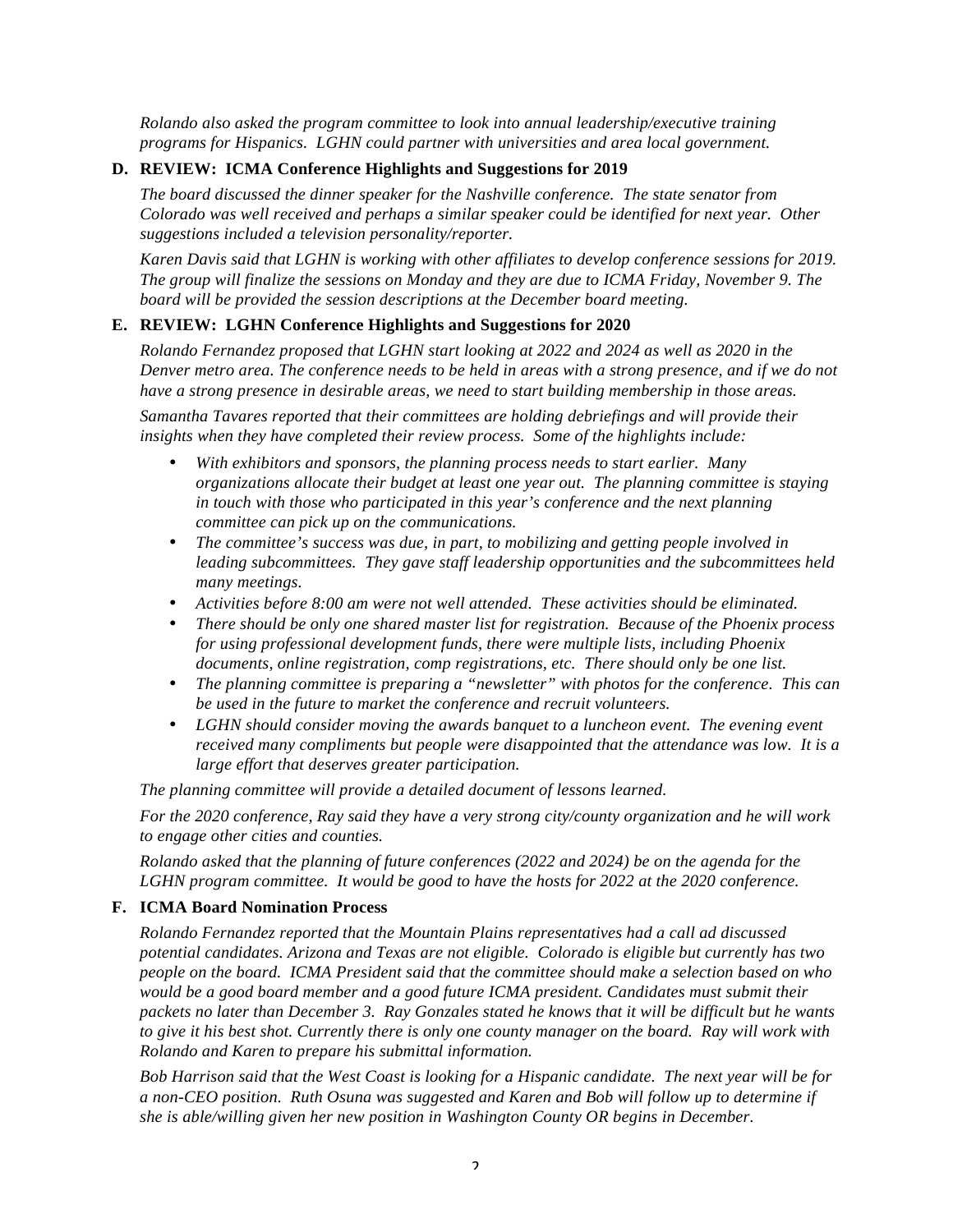### **G. DISCUSSION: January Board Meeting**

*Karen Davis will be out of the county for the January board meeting. Ray Gonzales moved the meeting be canceled; Bob Harrison seconded the motion; the motion passed unanimously.*

### **H. Committee Reports/Updates**

*There were no reports.* 

#### **I. Other**

*The Phoenix Hispanic Network asked for concurrence from the board to use LGHN conference funds to thank volunteers who assisted with the LGHN conference in Phoenix. The board concurred with their request.*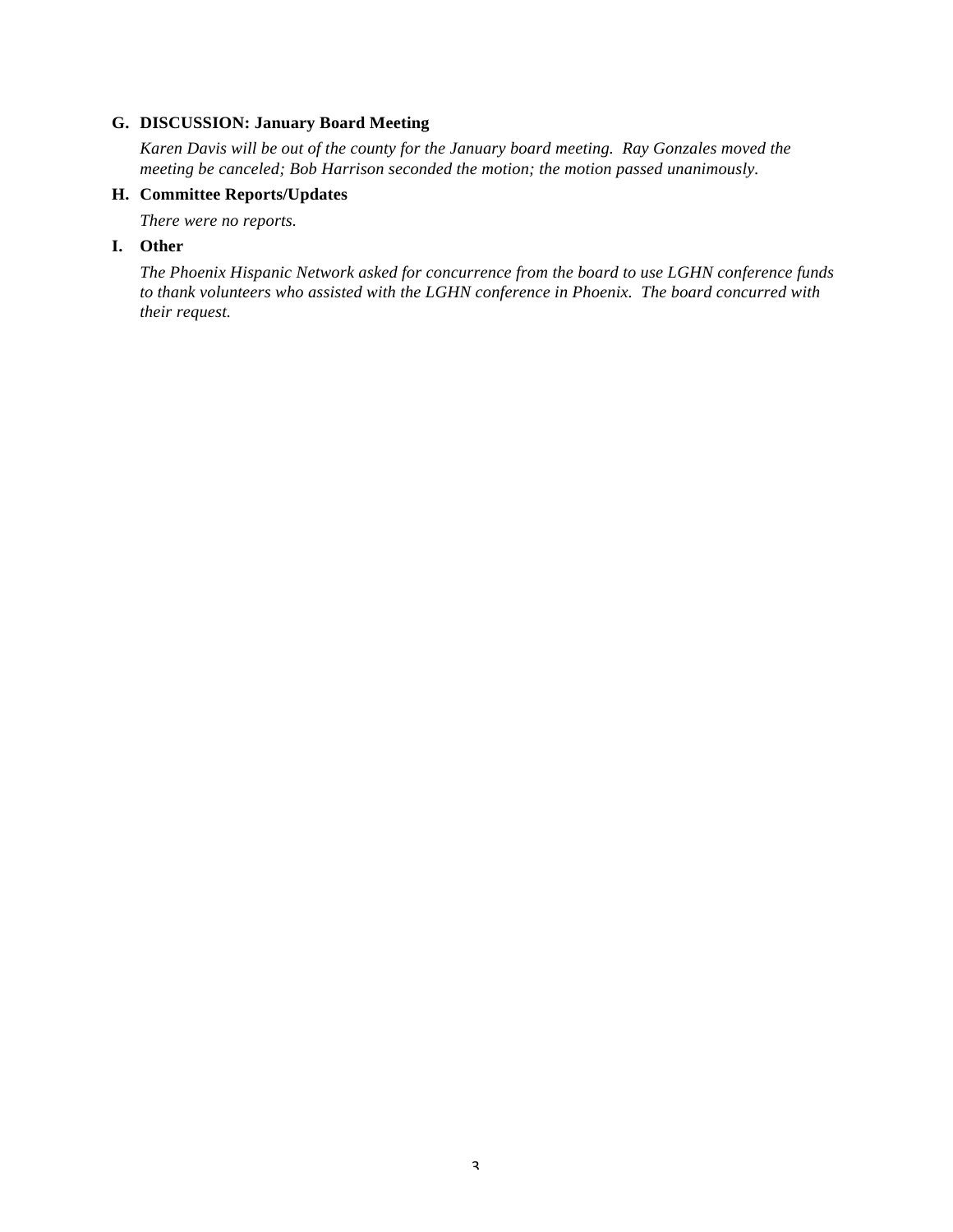# **2017-2018 IHN Board of Directors Board Meeting Attendance**

| Name                    | Jan     | Feb     | Mar     | April   | May     | June    | Annual    | July    | Aug     | <b>Sept</b> | Oct     | <b>Nov</b> | Dec     |
|-------------------------|---------|---------|---------|---------|---------|---------|-----------|---------|---------|-------------|---------|------------|---------|
|                         | 2017    | 2017*   | 2017    | 2017    | 2017    | 2017    | Mtg. 2017 | 2017    | 2017    | 2017        | 2017    | 2017       | 2017    |
| Veronica Briseño        | Absent  | Present | Present | Present | Present | Present | Present   | Present | Present | Present     | Present | Present    | Present |
| Magda Gonzalez          | Present | Present | Absent  | Present | Present | Present | Absent    | Present | Absent  | Absent      | Present | Present    | Present |
| Maria Hurtado           | Absent  | Present | Present | Present | Present | Present | Absent    | Present | Present | Present     | Absent  | Present    | Absent  |
| Rolando Fernandez       | Present | Present | Present | Absent  | Present | Present | Present   | Present | Present | Present     | Present | Present    | Present |
| <b>Raymond Gonzales</b> | Absent  | Present | Present | Present | Present | Absent  | Present   | Absent  | Absent  | Present     | Absent  | Absent     | Present |
| Carlos Baia             | Present | Present | Absent  | Absent  | Present | Present | Present   | Present | Present | Present     | Present | Present    | Present |
| <b>Tommy Gonzalez</b>   | Present | Absent  | Absent  | Present | Absent  | Absent  | Present   | Present | Present | Absent      | Absent  | Absent     | Absent  |
| <b>Bob Harrison</b>     |         |         |         |         |         |         | Present   | Absent  | Present | Absent      | Present | Present    | Present |
| Ramiro Inguanzo         | Absent  | Absent  | Present | Absent  | Present | Absent  | Absent    | Present | Present | Present     | Absent  | Absent     | Absent  |
| Claudia Lujan           | Present | Present | Present | Present | Present | Present | Present   | Present | Absent  | Present     | Present | Absent     | Present |
| Pat Martel              | Present | Absent  | Absent  | Present | Absent  | Absent  | Absent    | Present | Absent  | Absent      | Present | Absent     | Present |
| Daro Mott               | Absent  | Absent  | Absent  | Present | Present | Present | Present   | Present | Absent  | Present     | Present | Present    | Present |
| Samantha Tavares        |         |         |         |         |         |         | Present   | Present | Present | Present     | Present | Present    | Present |

| Name                    | Jan<br>2018 | Feb<br>2018 | Mar<br>2018 | <b>April</b><br>2018 | <b>Annual Mtg.</b><br><b>May 2018</b> | June<br>2018 | July<br>2018 | Aug<br>2018 | <b>Sept</b><br>2018 | Oct<br>2018 | <b>Nov</b><br>2018 | Dec<br>2018 |
|-------------------------|-------------|-------------|-------------|----------------------|---------------------------------------|--------------|--------------|-------------|---------------------|-------------|--------------------|-------------|
| Veronica Briseño        | Present     | Present     | Present     | Present              | Present                               | Present      | Present      | Present     | Present             | Present     | Present            |             |
| Magda Gonzalez          | Absent      | Present     | Present     | Present              | Present                               |              |              |             |                     |             |                    |             |
| Maria Hurtado           | Present     | Absent      | Present     | Present              | Present                               | Absent       | Present      |             |                     |             |                    |             |
| Rolando Fernandez       | Present     | Present     | Present     | Present              | Present                               | Present      | Present      | Absent      | Present             | Present     | Present            |             |
| <b>Raymond Gonzales</b> | Absent      | Absent      | Absent      | Absent               | Absent                                | Present      | Absent       | Present     | Absent              | Present     | Present            |             |
| Carlos Baia             | Absent      | Present     | Absent      | Present              | Present                               | Absent       | Present      | Absent      | Present             | Present     | Present            |             |
| Maria De Leon           |             |             |             |                      |                                       |              |              | Present     | Present             | Present     | Present            |             |
| Tommy Gonzalez          | Absent      | Absent      | Absent      | Absent               | Absent                                |              |              |             |                     |             |                    |             |
| <b>Bob Harrison</b>     | Present     | Present     | Present     | Absent               | Absent                                | Absent       | Present      | Present     | Present             | Absent      | Present            |             |
| Ramiro Inguanzo         | Absent      | Present     | Present     | Present              | Present                               | Present      | Present      | Absent      | Present             | Absent      | Absent             |             |
| Claudia Lujan           | Absent      | Present     | Present     | Present              | Present                               | Present      | Absent       | Present     | Absent              | Present     | Absent             |             |
| Pat Martel              | Present     | Absent      | Absent      | Absent               | Present                               | Absent       | Present      | Absent      | Present             | Absent      | Absent             |             |
| Paulina Martinez        |             |             |             |                      | Present                               | Present      | Present      | Present     | Absent              | Present     | Present            |             |
| Daro Mott               | Present     | Absent      | Absent      | Present              | Present                               | Present      | Absent       | Present     | Present             | Present     | Absent             |             |
| Samantha Tavares        | Present     | Absent      | Present     | Present              | Present                               | Present      | Present      | Present     | Present             | Present     | Present            |             |
| James Vega              |             |             |             |                      |                                       |              |              | Absent      | Present             | Present     | Present            |             |

Note: Excused v. unexcused absences are not differentiated on the chart.

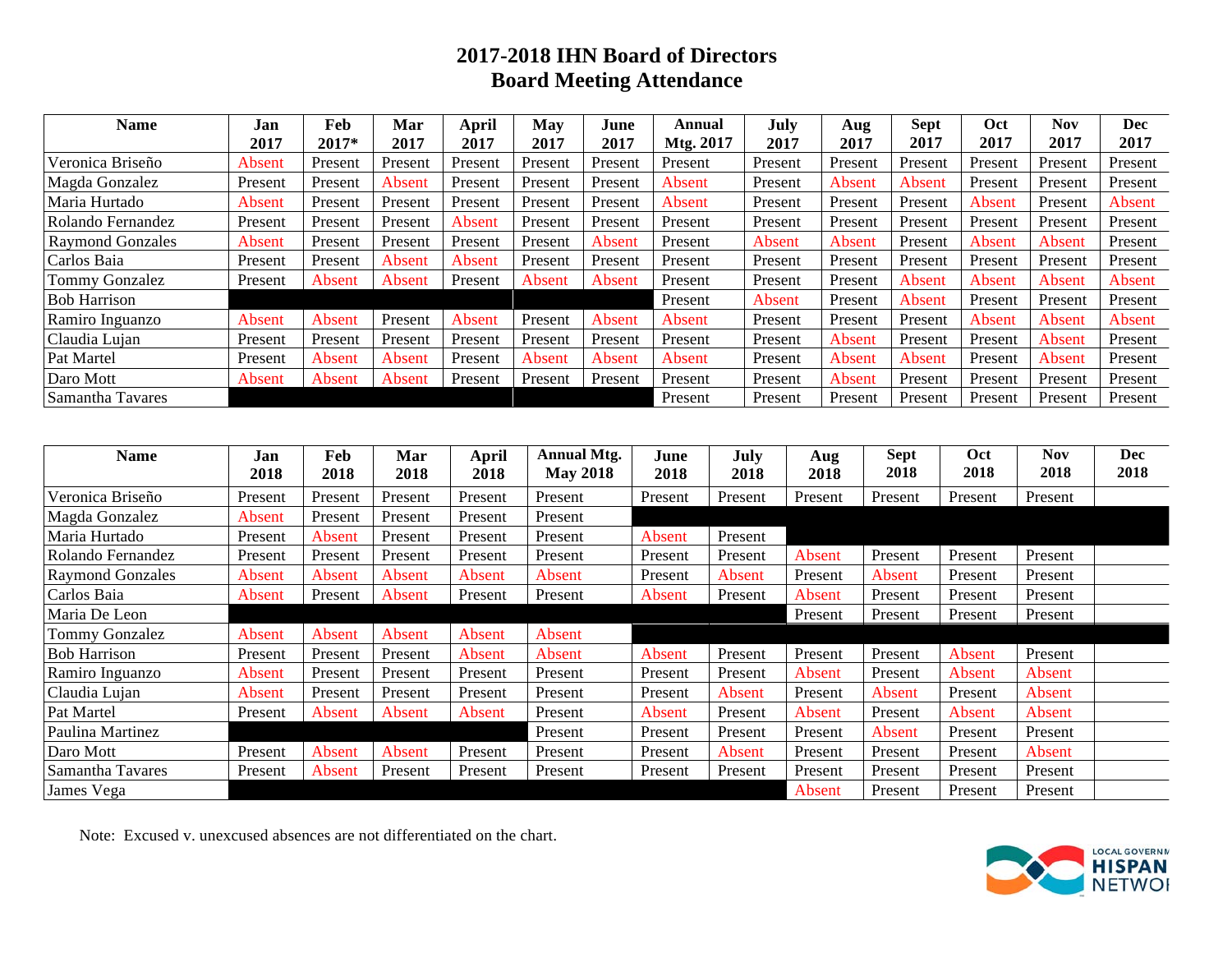#### **AGREEMENT**

THIS AGREEMENT is made and entered into this 7th day of December, 2018, by and between the Local Government Hispanic Network, a non-profit 501(c) (3) Corporation (hereinafter referred to as "LGHN"), and Management Partners, Inc., (hereinafter referred to as "Partners").

#### **RECITALS**

WHEREAS, LGHN wishes to contract for a variety of administrative and executive director services without incurring the costs associated with directly employing such an individual, and

WHEREAS, Partners is a consulting firm which includes staff expertise in executive director and support functions, as well as an established administrative support infrastructure; and

WHEREAS, LGHN desires to engage Partners to render certain management support and administrative functions on an as needed basis and consistent with resources available to the LGHN to support these functions, and Partners is willing to provide such services as such resources are available, and

WHEREAS, it is the intent of LGHN and Partners to create a partnership collaboration, with Partners committing to become fully familiar with all relevant aspects of LGHN operations so as to enable it to provide services in a timely manner and at minimum cost;

NOW THEREFORE, in consideration of the premises and mutual obligations herein, the parties hereto do mutually agree as follows:

1. **Scope of services**. Partners shall perform the management support services (hereinafter referred to as the "services"), as outlined below, in a satisfactory and proper manner in accordance with direction provided by the LGHN President and Executive Committee, and available LGHN resources.

#### **1.1. Strategic Support**

Management Partners will provide professional staff assistance to implement elements of the LGHN strategic plan. Specifically Management Partners will provide the following services:

- 1.1.1.*Financial Stability.* Management Partners will work with LGHN to raise 100% of the annual operating budget and develop an appropriate reserve fund of approximately three months of operating costs. It will recommend specific strategies for achieving financial objectives, along with a budget, schedule and milestones. Management Partners may recommend a request for qualifications/request for proposals process for securing the services of a professional fundraiser to be funded by a sharing of campaign proceeds.
- 1.1.2.*Membership Growth.* Management Partners services in this area will include in negotiating affiliation agreements, formalizing and expanding the LGHN chapters membership program, and broadening the membership throughout the United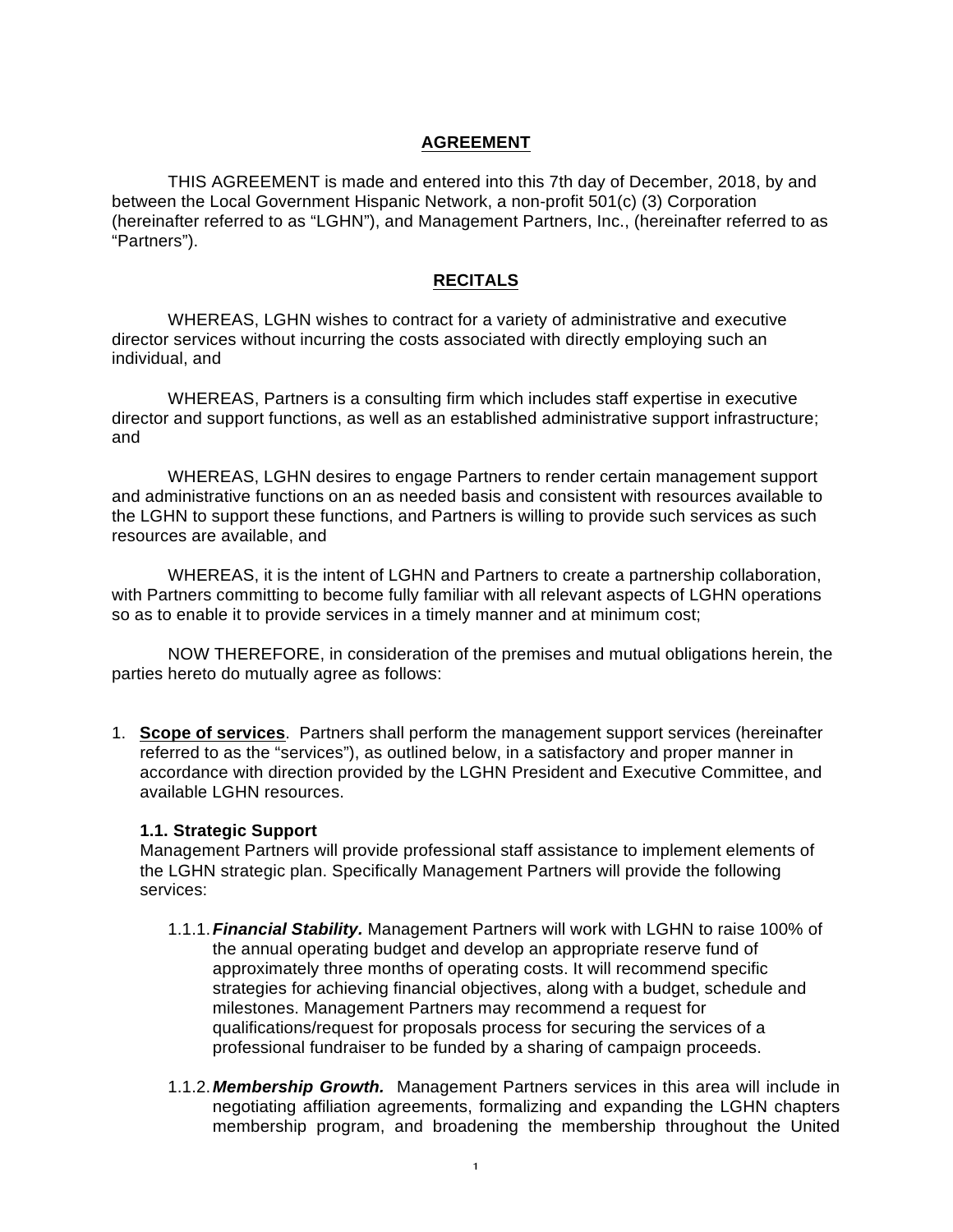States. While membership growth is critical to the organization, Partners will focus first on financial stability and those elements of membership growth that will enhance the financial position of LHN.

### **1.2. Membership Services**

Management Partners will provide professional staff assistance to provide membership services. Specifically Management Partners will provide the following services:

- 1.2.1. Registering annual memberships and collecting dues
- 1.2.2. Maintaining an accurate and up-to-date membership database
- 1.2.3. Distributing mass emails to the membership to keep them informed of LGHN affairs
- 1.2.4. Responding to member requests for information/assistance
- 1.2.5. Responding to requests for information from prospective members

#### **1.3. Administrative Support**

Management Partners will provide professional staff assistance to administer LGHN business affairs. Specifically Management Partners will provide the following services:

- 1.3.1. Provide a dedicated phone line and email address for LGHN business. The phone line will be staffed during regular business hours (EST) and email will be returned daily
- 1.3.2. Provide a dedicated mailing address for LGHN business
- 1.3.3. Organizational record keeping
- 1.3.4. Tax reporting and completion of tax returns, at LGHN expense in addition to this contract
- 1.3.5. Accounts payable and receivable services
- 1.3.6. Utilization of Management Partners offices for LGHN meetings
- 1.3.7. Agenda preparation, minutes and other materials for board meetings and the annual meeting

### **1.4. Program Services**

Management Partners will provide professional staff assistance for program services. Specifically Management Partners will provide the following services:

- 1.4.1. Support to committees to achieve LGHN priorities and goals
- 1.4.2. Support to LGHN for national conferences and regional meetings; staff costs and division of proceeds may vary and shall to be discussed with the local planning committee
- 1.4.3. Support to LGHN for professional development, webinars and online training
- 2. **Time of Performance**. Services of Partners shall be completed in accordance with the description above. Hours utilized to provide services shall be allocated to support the services described above.

These services shall be for the 2019 calendar year. The same recurring services shall be provided automatically for calendar year 2020 unless either party requests that this agreement be reopened for amendments or updates.

3. **Compensation and Method of Payment.** Partners will invoice LGHN for services rendered monthly.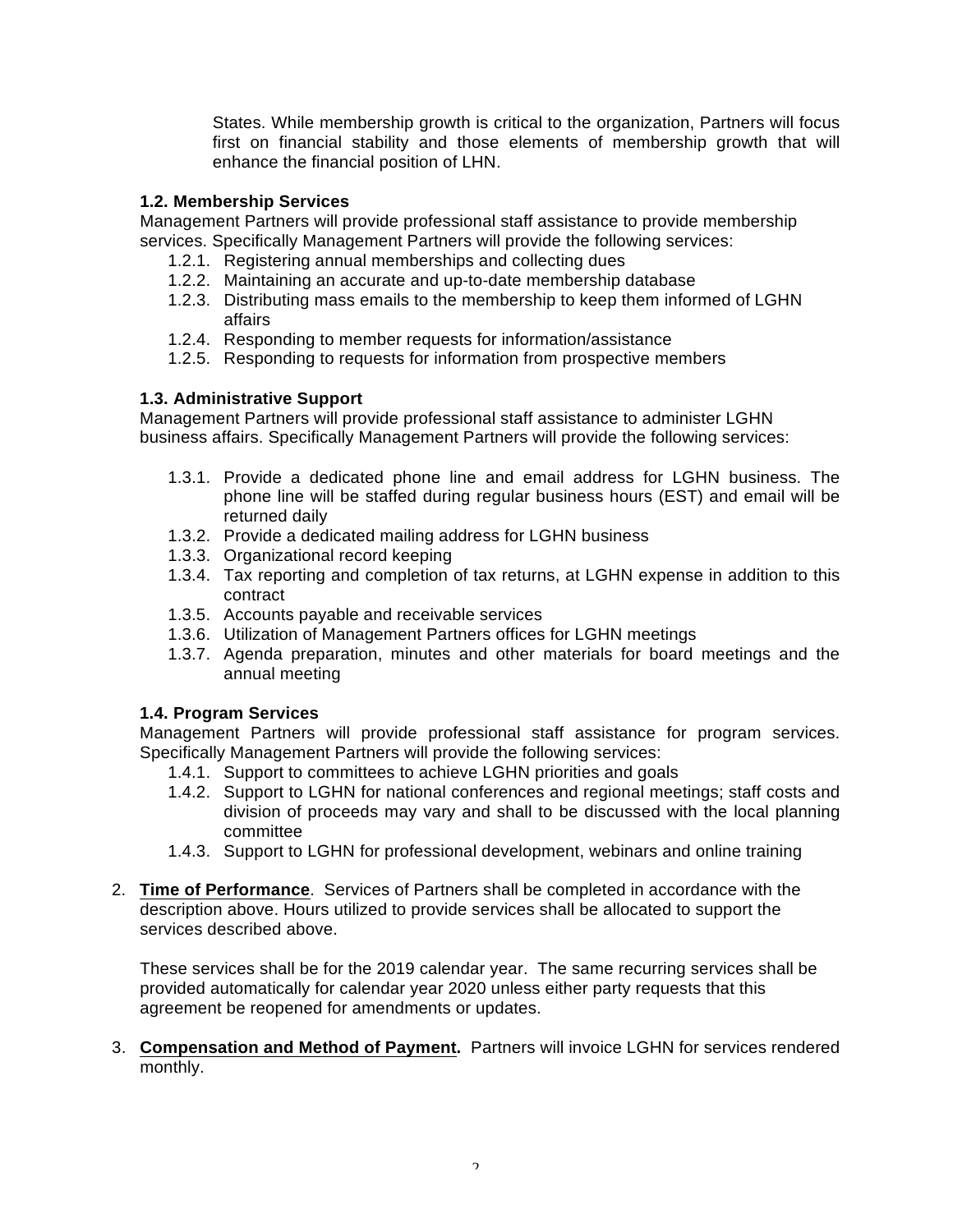The total amount of payment in accordance with this agreement shall not exceed \$75,000 excluding expenses. Hourly rates for the personnel assigned by Management Partners for this project are as follows:

| Karen Davis    | \$125 |
|----------------|-------|
| Jeri Beckstedt | \$60  |
| Paula Sitawi   | \$33  |

These rates represent a discount with respect to Partners normal hourly rates and LGHN agrees to keep these rates confidential. Management Partners may employ the services of student intern(s) to minimize costs to LGHN.

Expenses incurred under this contract shall be reimbursed based on the following schedule:

| Cost of materials and supplies              | At actual cost                         |
|---------------------------------------------|----------------------------------------|
| Cost of mailings and publications           | At actual cost                         |
| Professional services contracts and special | At actual cost                         |
| services                                    |                                        |
| Travel, memberships and other               | At actual cost                         |
| professional expenses                       |                                        |
| Cost of equipment or allocation of          | <b>None</b>                            |
| equipment costs                             |                                        |
| Cost of insurances and other coverage       | None; appropriate insurance, including |
| required to perform the services solicited  | professional error and omissions, is   |
|                                             | included in the hourly rates above     |
| Overhead charges or pass-through costs if   | <b>None</b>                            |
| applicable                                  |                                        |

- 4. **Sponsorship.** Management Partners shall be a sponsor as a result of the discounted rates provided to LGHN, in-kind staff support at national and regional events, and other in-kind support, at the Silver level. Management Partners will be recognized at regional and annual events and on the LGHN website.
- 5. **Independent Partners**. Neither Partners nor its employees are considered to be employees of the LGHN, for any purpose whatsoever. Partners is an independent contractor in the performance of the services herein described.
- 6. **Personnel**. Partners represents that it has, or will secure at its own expense, all personnel required in performing all of the services required under this Agreement. Such personnel shall not be employees of or have any contractual relationships with the LGHN. All the services required hereunder will be performed by Partners or under its supervision and all personnel engaged in the work shall be fully qualified and shall be authorized or permitted under state and local law to perform such services.
- 7. **Discrimination Prohibited**. In performing the services required hereunder, Partners shall not discriminate against any person on the basis or race, color, religion, sex, national origin or ancestry, sexual orientation, age, physical handicap, or disability as defined in the American With Disabilities Act of 1990, as now enacted or hereafter amended.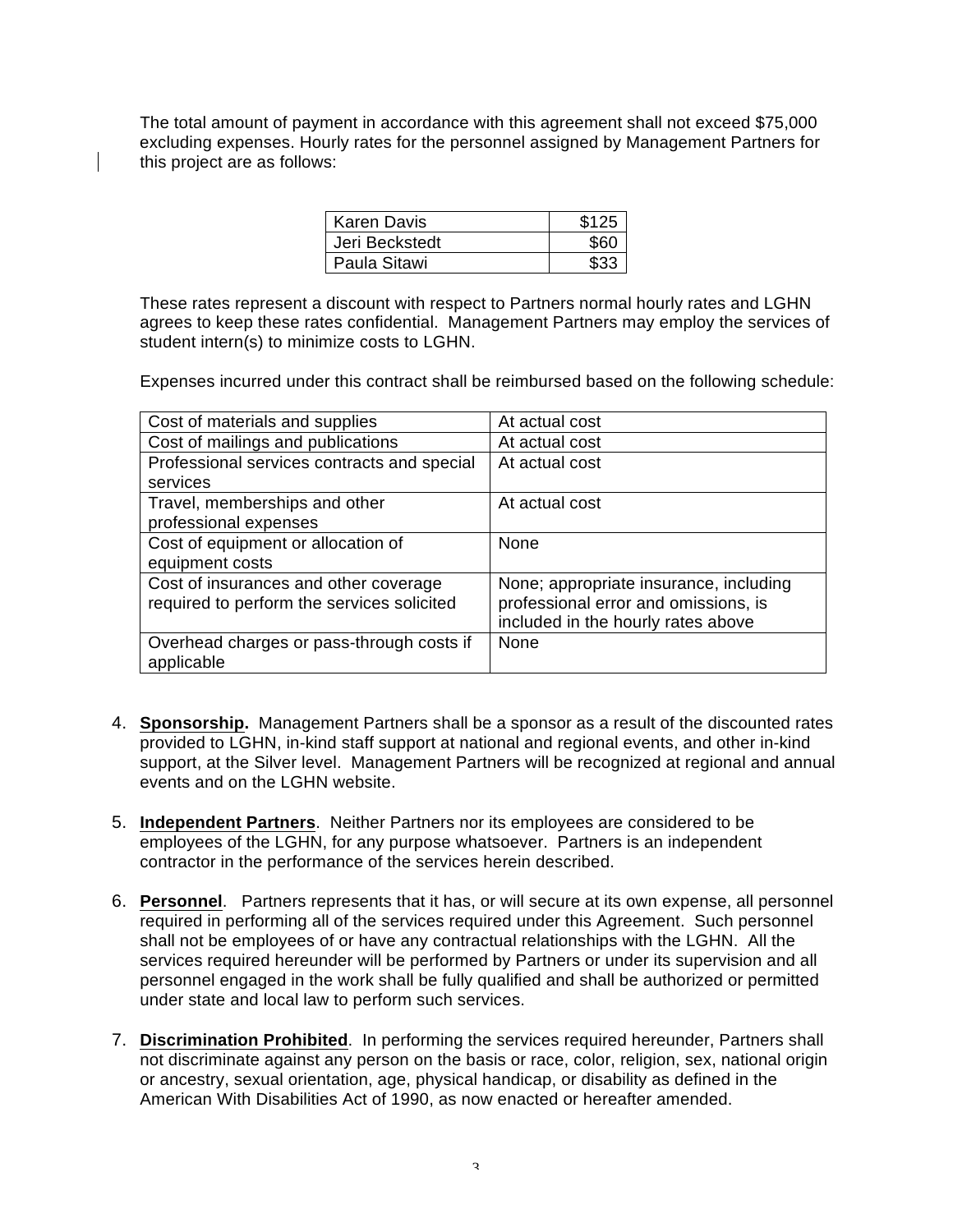- 8. **Reports and Information**. At such times and in such forms as LGHN may require, there shall be furnished to LGHN such statements, records, reports, data and information, as LGHN may request pertaining to matters covered by this Agreement. Unless authorized by LGHN, Partners will not release any information concerning the project, including any reports or other documents prepared pursuant to this Agreement, until such release is authorized by LGHN.
- 9. **Establishment and Maintenance of Records**. Records shall be maintained by Partners in accordance with applicable law and requirements prescribed by LGHN with respect to all matters covered by this Agreement. Except as otherwise authorized by LGHN, such records shall be maintained for a period of three (3) years after receipt of final payment under this Agreement.
- 10. **Assignability**. Partners shall not assign any interest in this Agreement and shall not transfer any interest in this Agreement (whether by assignment or novation), without the prior written consent of LGHN thereto.
- 11. **Termination for Convenience of LGHN**. LGHN may terminate this Agreement at any time by giving at least fifteen (15) days' notice in writing to Partners. If Partners is terminated by LGHN as provided herein, Partners will be paid for the services actually performed to the time of termination.
- 12. **Construction and Severability**. If any part of this Agreement is held to be invalid or unenforceable, such holding will not affect the validity or enforceability of any other part of this Agreement so long as the remainder of the Agreement is reasonably capable of completion.
- 13. **Entire Agreement**. This Agreement contains the entire agreement of the parties and supersedes any and all other agreements or understandings, oral or written, whether previous to the execution hereof or contemporaneous herewith.
- 14. **Applicable Law**. This Agreement shall be governed by and construed and enforced in accordance with the laws of the State of California, and the laws, rules and regulations of the LGHN.

**IN WITNESS WHEREOF**, LGHN and Partners have executed this Agreement as of the date first above written.

**Local Government Hispanic Network**

**Management Partners, Inc.**

Rolando Fernandez, Jr. LGHN President

Gerald E. Newfarmer, President and CEO Management Partners

12/7/2018

**Date**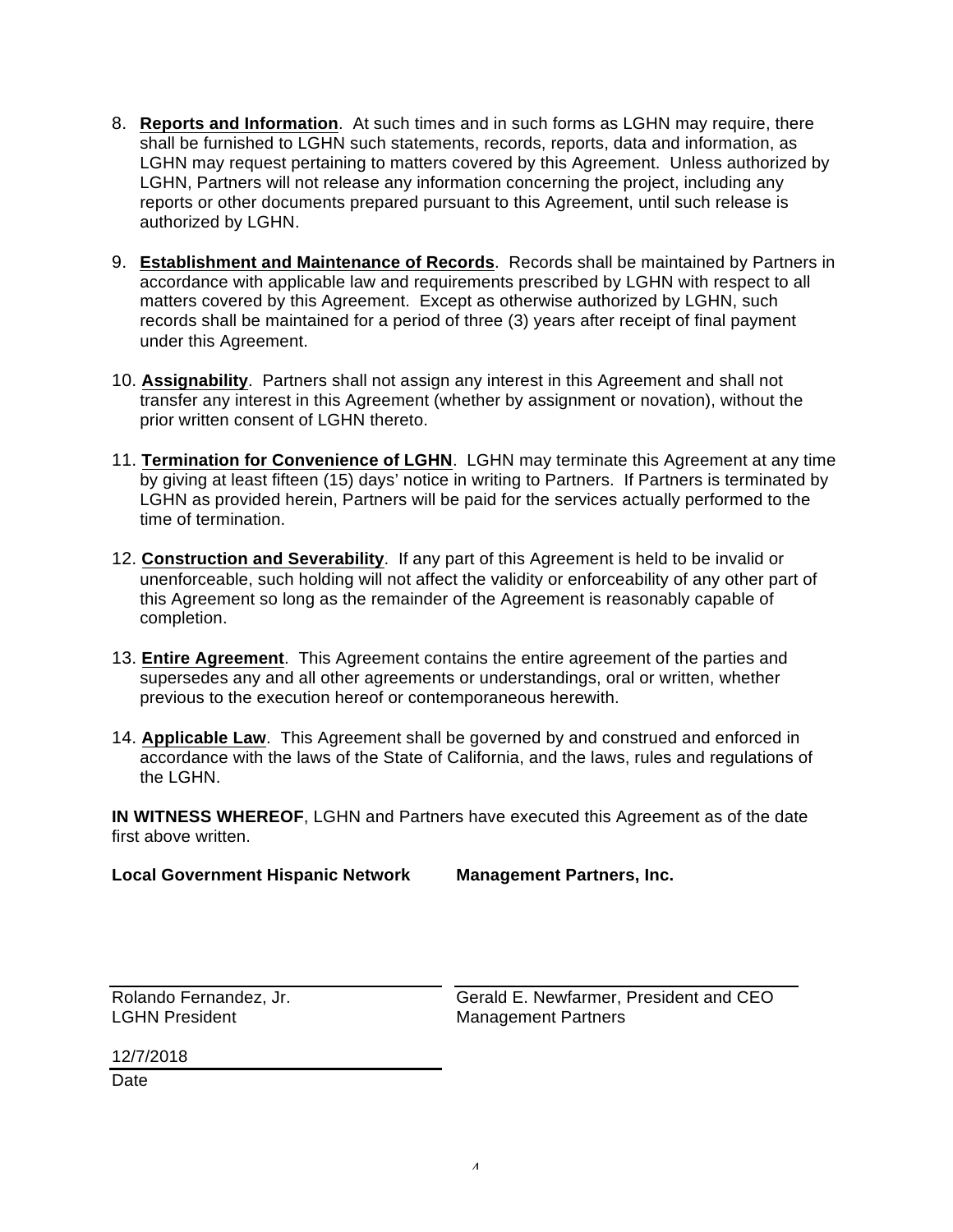

# **Benefits of LGHN Membership Proposed 2019 Dues Structure**

| <b>Individual Membership</b>     | <b>Local Government Membership</b> | <b>Chapter Membership</b>                 |
|----------------------------------|------------------------------------|-------------------------------------------|
| Networking                       | Networking                         | Networking                                |
| Host/co-sponsor regional events  | Host/co-sponsor regional events    | Host/co-sponsor regional events           |
| Reduced rates at regional events | Reduced rates at regional events   | Reduced rates at regional events and      |
| and biannual conference          | and biannual conference            | biannual conference                       |
| Access to online training        | Access to online training          | Access to online training                 |
| Madrinas/Padrinos Coaching       | Madrinas/Padrinos Coaching         | Madrinas/Padrinos Coaching                |
| Access to civic engagement best  | Access to civic engagement best    | Access to civic engagement best practices |
| practices                        | practices                          |                                           |
| Routine communications/          | Routine communications/            | Routine communications/announcements      |
| announcements                    | announcements                      |                                           |
| Links to other professional      | Links to other professional        | Links to other professional associations' |
| associations' events             | associations' events               | events                                    |
| Access to IHN database           | Access to IHN database             | Access to IHN database                    |
|                                  | Event planning assistance          | Event planning assistance                 |
|                                  | 7 or 15 designated members from    | Unlimited designated chapter members      |
|                                  | local government members           | also members of IHN through chapter       |
|                                  |                                    | membership                                |
|                                  | Unlimited job postings             | Unlimited job postings                    |
|                                  |                                    | Use of IHN tax exempt status              |
|                                  |                                    | Host chapter website (optional) and/or    |
|                                  |                                    | access to chapter site                    |
|                                  |                                    | <b>Fundraising support</b>                |
|                                  |                                    | Chapter recognition in brochures          |
|                                  |                                    | Use of logo                               |
|                                  |                                    | Fiscal support (optional)                 |
|                                  |                                    |                                           |
|                                  |                                    |                                           |
|                                  | <b>Annual Membership Dues</b>      |                                           |
| Full: \$100                      | Small Local Government: \$750      | Up to 50 members: \$1,500                 |
| Associate: \$50                  | Large Local Government: \$1,500    | 51-200 members: \$2,500                   |
| Student: \$10                    |                                    | 201 or more members: \$3,000              |

#### **Corporate**

**Individual Corporate Membership** – Business leaders who have an interest in working with local governments. Membership  $$100 $250$  per calendar year.

**Large Business Membership** – Businesses with more than 200 employees who have an interest in working with local governments. Each Large Business Member may designate up to ten (10) employees as Individual Corporate Members of IHN. Membership \$2,000 per calendar year.

**Small Business Membership** – Businesses with 200 or fewer employees who have an interest in working with local governments. Each Small Business Member may designate up to five (5) employees as Individual Corporate Members of IHN. Membership dues \$1,000 per calendar year.

Any additional member added to Large or Small Business Membership is  $\frac{$50}{$50}$  \$100 per calendar year.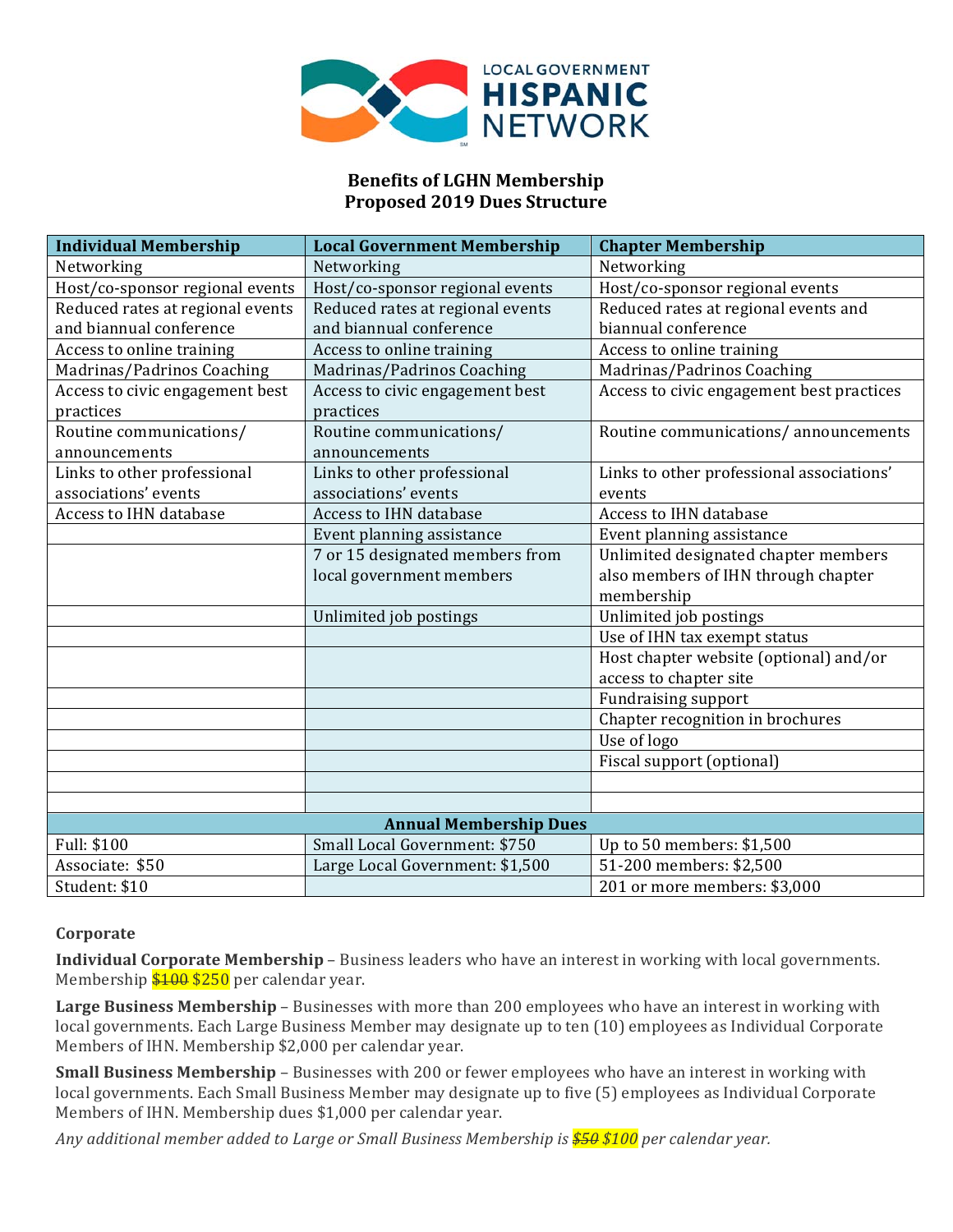**2:23 PM 11/27/18 Cash Basis**

#### **Local Government Hispanic Network Profit & Loss by Class**

 **January 1 through November 27, 2018**

|                                    |                                        | <b>Operating Year End</b><br><b>Estimate</b> | <b>Conference-Austin</b><br>2016/AHLN | Conference-<br>LGHN | <b>Frances Gonzalez</b><br>Scholarship | Joel Valdez Award<br>Acct. | <b>TOTAL</b> |
|------------------------------------|----------------------------------------|----------------------------------------------|---------------------------------------|---------------------|----------------------------------------|----------------------------|--------------|
| Ordinary Income/Expense            |                                        |                                              |                                       |                     |                                        |                            |              |
| Income<br>carry over from 2017     |                                        |                                              |                                       |                     |                                        |                            |              |
| <b>Direct Public Support</b>       |                                        |                                              | 16,728.33                             |                     | 1,000.00                               | 702.12                     |              |
| <b>Individual Support</b>          |                                        | 0.00                                         | 0.00                                  | 0.00                | 3,000.00                               | 0.00                       | 3,000.00     |
| <b>Corporate Support</b>           |                                        | 52,500.00                                    | 0.00                                  | 0.00                | 0.00                                   | 0.00                       | 52,500.00    |
| <b>Total Direct Public Support</b> |                                        | 52,500.00                                    | 16,728.33                             | 0.00                | 4,000.00                               | 702.12                     | 73,930.45    |
| Other Types of Income              |                                        |                                              |                                       |                     |                                        |                            |              |
| <b>Advertising Sales</b>           |                                        | 18,000.00                                    | 0.00                                  | 0.00                | 0.00                                   | 0.00                       | 18,000.00    |
| <b>Miscellaneous Revenue</b>       |                                        | 1,000.00                                     | 0.00                                  | 0.00                | 0.00                                   | 0.00                       | 1,000.00     |
| <b>Total Other Types of Income</b> |                                        | 19,000.00                                    | 0.00                                  | 0.00                | 0.00                                   | 0.00                       | 19,000.00    |
| Program Income                     |                                        |                                              |                                       |                     |                                        |                            |              |
|                                    | <b>Workshops/Regional Registration</b> | 0.00                                         | 0.00                                  | 0.00                | 0.00                                   | 0.00                       | 0.00         |
|                                    | <b>Workshops/Regional Sponsorship</b>  | 1,000.00                                     | 0.00                                  | 0.00                | 0.00                                   | 0.00                       | 1,000.00     |
| <b>LGHN Dinner Registrations</b>   |                                        | 4,308.60                                     | 0.00                                  | 0.00                | 0.00                                   | 0.00                       | 4,308.60     |
| <b>LGHN Dinner Sponsorships</b>    |                                        | 5,000.00                                     | 0.00                                  | 0.00                | 0.00                                   | 0.00                       | 5,000.00     |
| <b>Membership Dues</b>             |                                        |                                              |                                       |                     |                                        |                            |              |
| Individual                         |                                        | 4,820.00                                     | 0.00                                  | 0.00                | 0.00                                   | 0.00                       | 4,820.00     |
| <b>Local Government</b>            |                                        | 19,750.00                                    | 0.00                                  | 0.00                | 0.00                                   | 0.00                       | 19,750.00    |
| <b>Chapters</b>                    |                                        | 5,500.00                                     | 0.00                                  | 0.00                | 0.00                                   | 0.00                       | 5,500.00     |
| Corporate                          |                                        | 1,000.00                                     | 0.00                                  | 0.00                | 0.00                                   | 0.00                       | 1,000.00     |
| <b>Total Membership Dues</b>       |                                        | 31,070.00                                    | 0.00                                  | 0.00                | 0.00                                   | 0.00                       | 31,070.00    |
| <b>Conference Registration</b>     |                                        | 0.00                                         | 0.00                                  | 50,680.03           | 0.00                                   | 0.00                       | 50,680.03    |
| <b>Conference Sponsorship</b>      |                                        | 0.00                                         | 0.00                                  | 111,150.00          | 0.00                                   | 0.00                       | 111,150.00   |
| <b>Total Program Income</b>        |                                        | 41,378.60                                    | 0.00                                  | 161,830.03          | 0.00                                   | 0.00                       | 203,208.63   |
| <b>Total Income</b>                |                                        | 112,878.60                                   | 16,728.33                             | 161,830.03          | 4,000.00                               | 702.12                     | 296,139.08   |
| <b>Expense</b>                     |                                        |                                              |                                       |                     |                                        |                            |              |
| <b>Business Expenses</b>           |                                        |                                              |                                       |                     |                                        |                            |              |
| <b>Constant Contact</b>            |                                        | 500.00                                       | 0.00                                  | 0.00                | 0.00                                   | 0.00                       | 500.00       |
| <b>PayPal Fees</b>                 |                                        | 1,215.00                                     | 0.00                                  | 553.34              | 0.00                                   | 0.00                       | 1,768.34     |
| Insurance - Liability, D and O     |                                        | 859.00                                       | 0.00                                  | 0.00                | 0.00                                   | 0.00                       | 859.00       |
| <b>Business Expenses - Other</b>   |                                        | 49.00                                        | 0.00                                  | 0.00                | 0.00                                   | 0.00                       | 49.00        |
| <b>Total Business Expenses</b>     |                                        | 2,623.00                                     | 0.00                                  | 553.34              | 0.00                                   | 0.00                       | 3,176.34     |
| <b>Contract Services</b>           |                                        |                                              |                                       |                     |                                        |                            |              |
| <b>Accounting Fees</b>             |                                        | 850.00                                       | 0.00                                  | 0.00                | 0.00                                   | 0.00                       | 850.00       |
| <b>Outside Contract Services</b>   |                                        | 67,000.00                                    | 0.00                                  | 0.00                | 0.00                                   | 0.00                       | 67,000.00    |
| <b>Conference Support</b>          |                                        | 0.00                                         | 0.00                                  | 13,291.25           | 0.00                                   | 0.00                       | 13,291.25    |
| <b>Total Contract Services</b>     |                                        | 67,850.00                                    | 0.00                                  | 13,291.25           | 0.00                                   | 0.00                       | 81.141.25    |
| <b>Operations</b>                  |                                        |                                              |                                       |                     |                                        |                            |              |
| <b>Computer Software</b>           |                                        | 100.00                                       | 0.00                                  | 0.00                | 0.00                                   | 0.00                       | 100.00       |
| <b>Postage, Mailing Service</b>    |                                        | 950.00                                       | 0.00                                  | 0.00                | 0.00                                   | 274.09                     | 1,224.09     |
| <b>Printing and Copying</b>        |                                        | 425.00                                       | 0.00                                  | 0.00                | 0.00                                   | 0.00                       | 425.00       |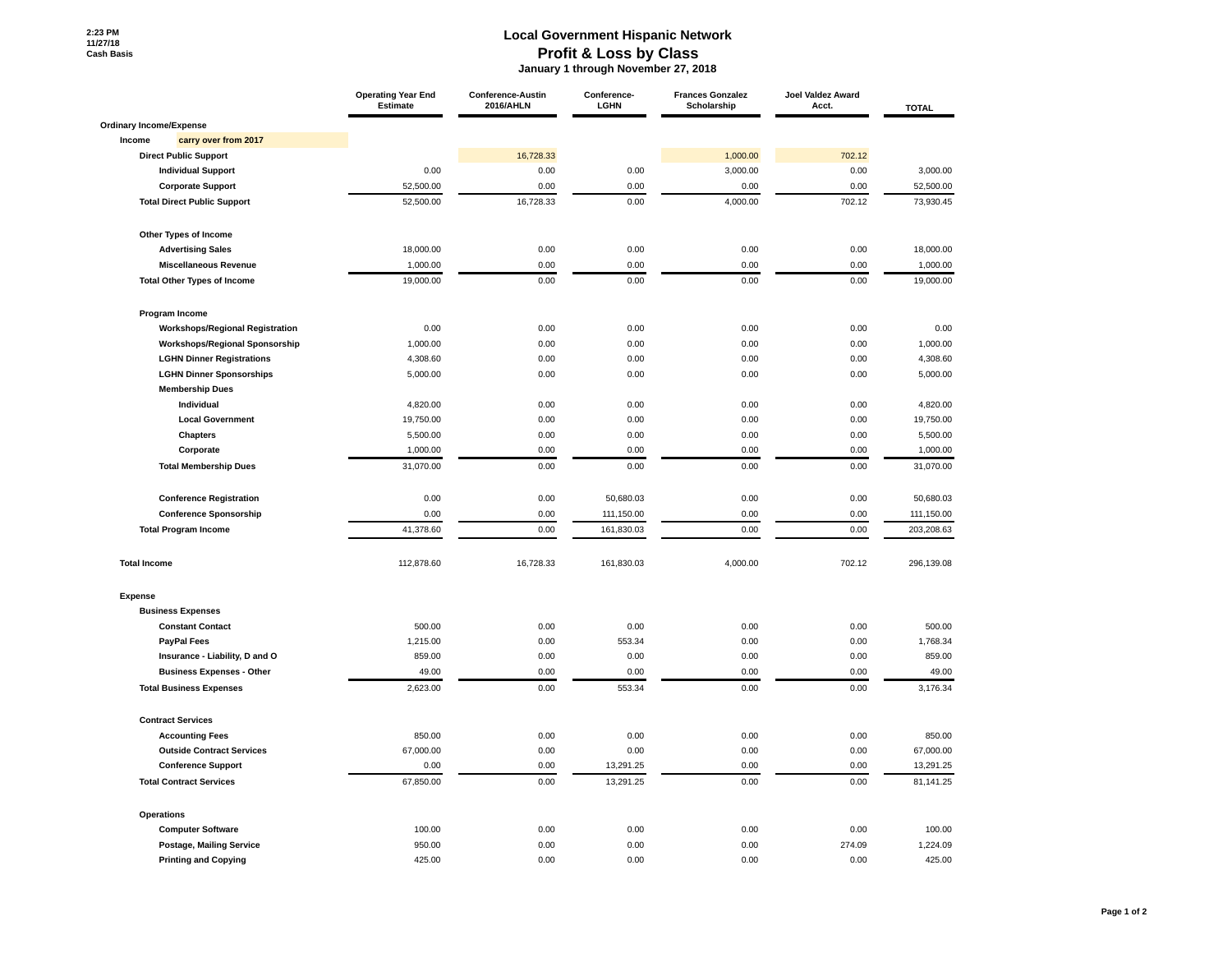#### **Local Government Hispanic Network Profit & Loss by Class January 1 through November 27, 2018**

|                                         | <b>Operating Year End</b><br><b>Estimate</b> | <b>Conference-Austin</b><br>2016/AHLN | Conference-<br>LGHN | <b>Frances Gonzalez</b><br>Scholarship | Joel Valdez Award<br>Acct. | <b>TOTAL</b> |
|-----------------------------------------|----------------------------------------------|---------------------------------------|---------------------|----------------------------------------|----------------------------|--------------|
| <b>Supplies</b>                         | 200.00                                       | 0.00                                  | 0.00                | 0.00                                   | 0.00                       | 200.00       |
| Telephone, Telecommunications           | 1,685.00                                     | 0.00                                  | 0.00                | 0.00                                   | 0.00                       | 1,685.00     |
| Website                                 | 2,500.00                                     | 0.00                                  | 0.00                | 0.00                                   | 0.00                       | 2,500.00     |
| <b>Total Operations</b>                 | 5,860.00                                     | 0.00                                  | 0.00                | 0.00                                   | 274.09                     | 6,134.09     |
| Other Types of Expenses                 |                                              |                                       |                     |                                        |                            |              |
| <b>Board of Directors Retreat</b>       |                                              |                                       |                     |                                        |                            |              |
| Retreat                                 | 2,135.00                                     | 0.00                                  | 0.00                | 0.00                                   | 0.00                       | 2,135.00     |
| <b>Travel</b>                           | 557.00                                       | 0.00                                  | 0.00                | 0.00                                   | 0.00                       | 557.00       |
| <b>Total Board of Directors Retreat</b> | 2,692.00                                     | 0.00                                  | 0.00                | 0.00                                   | 0.00                       | 2,692.00     |
| <b>Program Activities</b>               |                                              |                                       |                     |                                        |                            |              |
| Catering                                | 8,861.00                                     | 0.00                                  | 118,600.00          | 0.00                                   | 0.00                       | 127,461.00   |
| Entertainment                           | 1,005.00                                     | 0.00                                  | 2,900.00            | 0.00                                   | 0.00                       | 3,905.00     |
| <b>Event Insurance</b>                  | 0.00                                         | 0.00                                  | 131.57              | 0.00                                   | 0.00                       | 131.57       |
| <b>Event Transportation</b>             | 0.00                                         | 0.00                                  | 315.00              | 0.00                                   | 0.00                       | 315.00       |
| <b>Facility Rental</b>                  | 1,076.00                                     | 0.00                                  | 14,469.76           | 0.00                                   | 0.00                       | 15,545.76    |
| <b>IT/Video Services</b>                | 0.00                                         | 0.00                                  | 17,346.00           | 0.00                                   | 0.00                       | 17,346.00    |
| <b>Outside Activities</b>               | 0.00                                         | 0.00                                  | 302.00              | 0.00                                   | 0.00                       | 302.00       |
| Postage/Shipping                        | 200.00                                       | 0.00                                  | 379.30              | 0.00                                   | 0.00                       | 579.30       |
| <b>Printing/Copy</b>                    | 0.00                                         | 0.00                                  | 6,292.60            | 0.00                                   | 0.00                       | 6,292.60     |
| <b>Supplies</b>                         | 0.00                                         | 0.00                                  | 4,615.72            | 0.00                                   | 0.00                       | 4,615.72     |
| <b>Stipends and Speaker Fees</b>        | 500.00                                       | 0.00                                  | 500.00              | 0.00                                   | 0.00                       | 1,000.00     |
| <b>Transfer to Scholarships</b>         | 4,000.00                                     | 0.00                                  | 0.00                | 0.00                                   | 0.00                       | 4,000.00     |
| <b>Other Costs</b>                      | 10.00                                        | 0.00                                  | 8,647.40            | 0.00                                   | 0.00                       | 8,657.40     |
| <b>Total Program Activities</b>         | 15,652.00                                    | 0.00                                  | 174,499.35          | 0.00                                   | 0.00                       | 190,151.35   |
|                                         |                                              |                                       |                     |                                        |                            |              |
| <b>Advertising/Marketing Expenses</b>   | 1,500.00                                     | 0.00                                  | 49.50               | 0.00                                   | 0.00                       | 1,098.50     |
| <b>Contributions</b>                    | 500.00                                       | 0.00                                  | 0.00                | 0.00                                   | 0.00                       | 500.00       |
| <b>Other Costs</b>                      | 1,005.00                                     | 0.00                                  | 0.00                | 0.00                                   | 0.00                       | 1,005.00     |
| <b>Total Other Types of Expenses</b>    | 3,005.00                                     | 0.00                                  | 174,548.85          | 0.00                                   | 0.00                       | 177,553.85   |
| <b>Travel and Meetings</b>              |                                              |                                       |                     |                                        |                            |              |
| Conf, Conv, Meeting-Nat'l               | 1,400.00                                     | 2,764.30                              | 1,008.75            | 0.00                                   | 0.00                       | 5,173.05     |
| <b>Meeting Travel-Reg'l</b>             | 600.00                                       | 0.00                                  | 0.00                | 0.00                                   | 0.00                       | 600.00       |
| <b>Total Travel and Meetings</b>        | 2,000.00                                     | 2,764.30                              | 1,008.75            | 0.00                                   | 0.00                       | 5,773.05     |
| <b>Total Expense</b>                    | 99,682.00                                    | 2,764.30                              | 189,402.19          | 0.00                                   | 274.09                     | 292,122.58   |
| Net Ordinary Income                     | 13,196.60                                    | 13,964.03                             | $-27,572.16$        | 4,000.00                               | 428.03                     | 4,016.50     |
| Net Income                              | 13,196.60                                    | 13,964.03                             | $-27,572.16$        | 4,000.00                               | 428.03                     | 4,016.50     |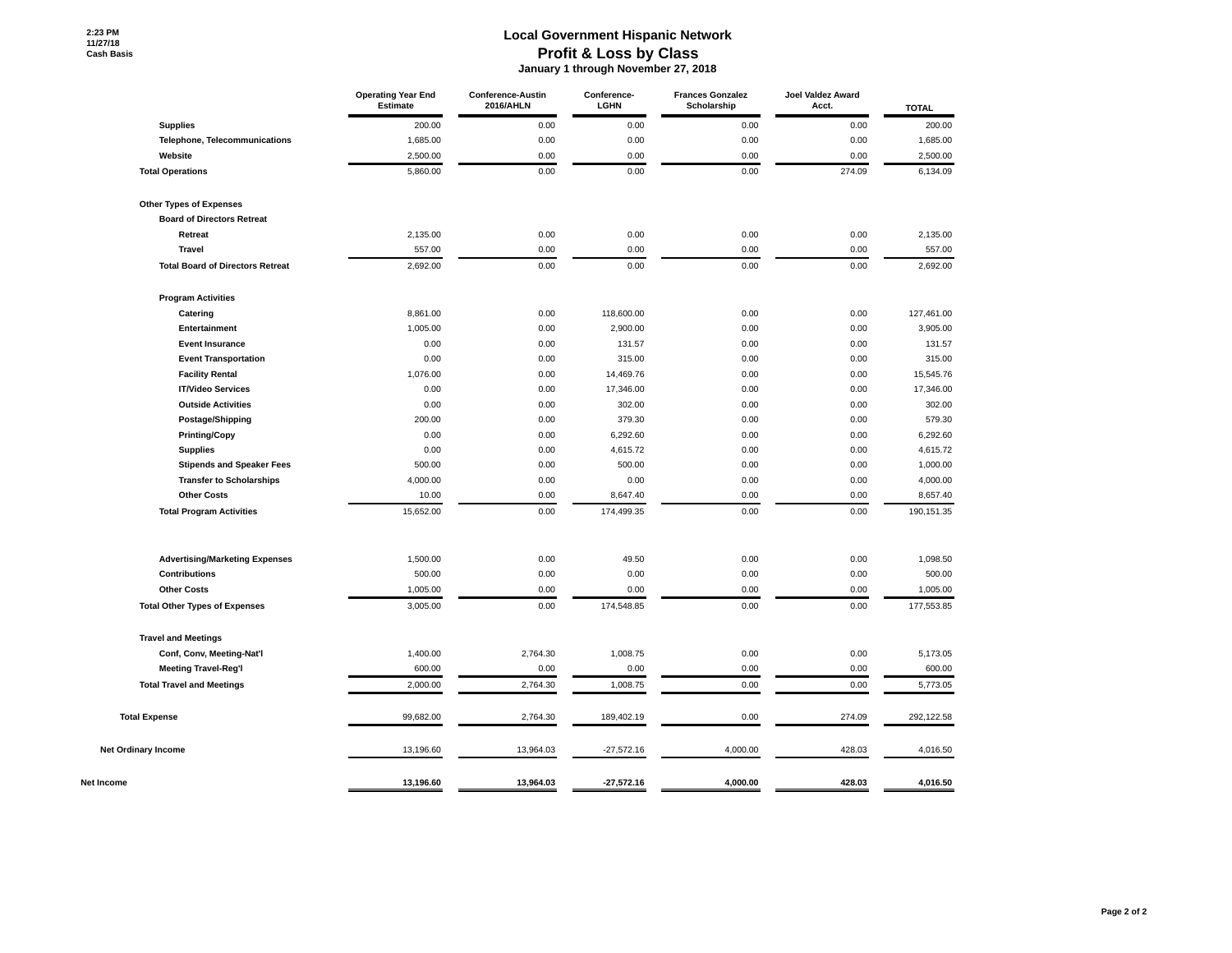**2:16 PM 11/27/18 Cash Basis**

# **Local Government Hispanic Network Balance Sheet As of November 27, 2018 Nov 27, 18**

#### **ASSETS**

| <b>Current Assets</b>                 |           |
|---------------------------------------|-----------|
| <b>Checking/Savings</b>               |           |
| <b>US Bank - checking</b>             |           |
| <b>Frances Gonzalez Scholarship</b>   | 4,000.00  |
| <b>Conference Cash</b>                | 13,964.03 |
| <b>Joel Valdez</b>                    | 428.03    |
| <b>Operating Cash</b>                 | 43,852.50 |
| <b>Total US Bank - checking</b>       | 62,244.56 |
| <b>Total Checking/Savings</b>         | 62,244.56 |
| <b>Total Current Assets</b>           | 62,244.56 |
| <b>TOTAL ASSETS</b>                   | 62,244.56 |
| <b>LIABILITIES &amp; EQUITY</b>       |           |
| <b>Equity</b>                         |           |
| <b>Unrestricted Net Assets</b>        | 62,958.36 |
| <b>Net Income</b>                     | $-713.80$ |
| <b>Total Equity</b>                   | 62,244.56 |
| <b>TOTAL LIABILITIES &amp; EQUITY</b> | 62,244.56 |
| <b>Estimated Outstading Expenses</b>  |           |
| November Expenses (pay in Dec)        | 14,200.00 |
| <b>PHN</b>                            | 7,400.00  |
| Other?                                |           |
|                                       | 21,600.00 |
| <b>Net Balance</b>                    | 40,644.56 |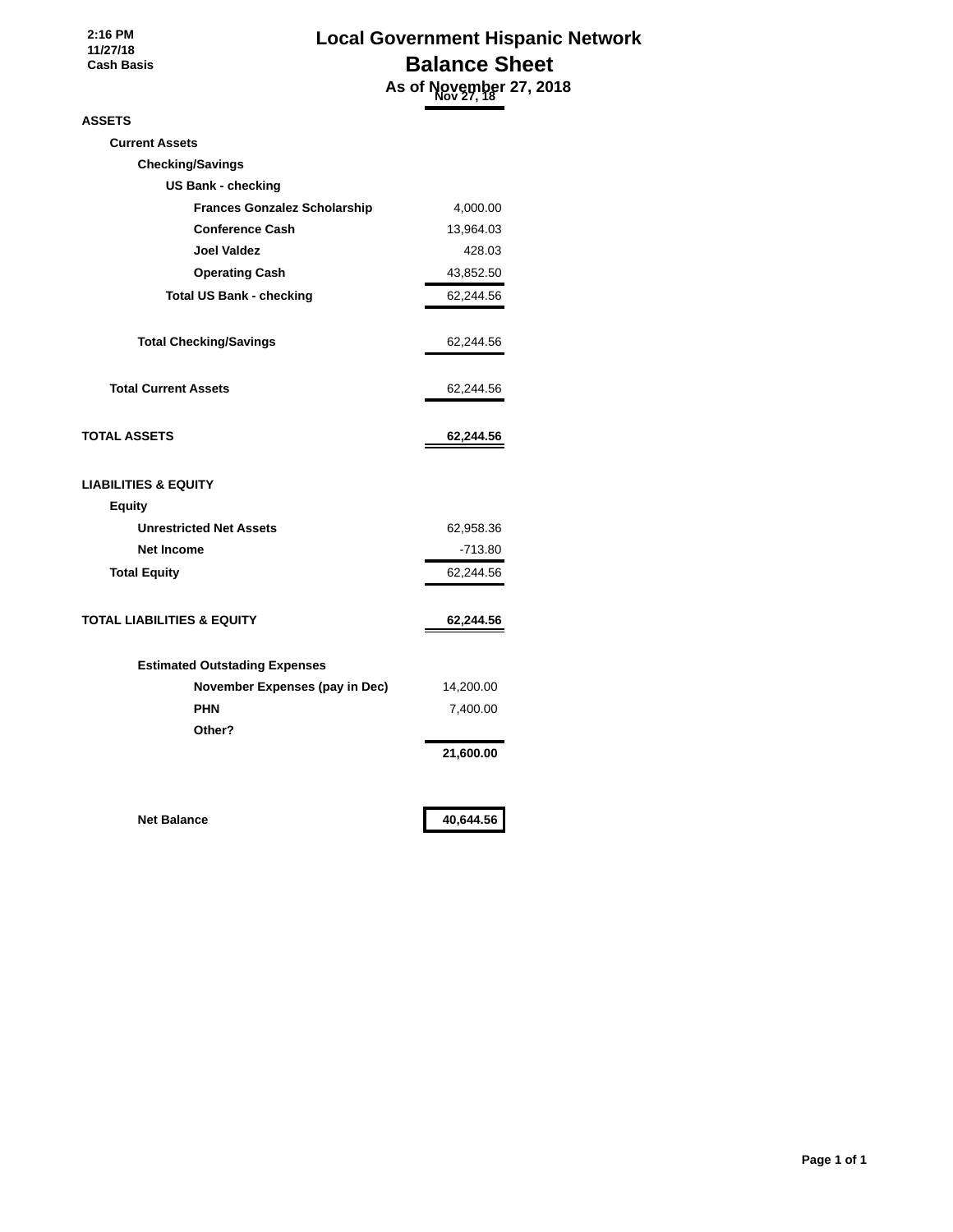#### **Local Government Hispanic Network Profit & Loss by Class**

 **January 1 through November 27, 2018**

|                                        | Operating<br><b>TOTAL YTD</b> | Year End<br><b>Estimate</b> | 2018 Budget | 2019 Proposed |
|----------------------------------------|-------------------------------|-----------------------------|-------------|---------------|
| Ordinary Income/Expense                |                               |                             |             |               |
| <b>Estimated Carryover</b>             |                               |                             | 7,180.00    | 13,197.00     |
| Income                                 |                               |                             |             |               |
| <b>Direct Public Support</b>           |                               |                             |             |               |
| <b>Individual Support</b>              | 0.00                          | 0.00                        |             |               |
| <b>Corporate Support</b>               | 52,500.00                     | 52,500.00                   |             |               |
| <b>Total Direct Public Support</b>     | 52,500.00                     | 52,500.00                   | 70,000.00   | 70,000.00     |
| Other Types of Income                  |                               |                             |             |               |
| <b>Advertising Sales</b>               | 16,506.45                     | 18,000.00                   | 18,000.00   |               |
| <b>Miscellaneous Revenue</b>           | 1,000.00                      | 1,000.00                    |             |               |
| <b>Total Other Types of Income</b>     | 17,506.45                     | 19,000.00                   | 18,000.00   | 18,000.00     |
| Program Income                         |                               |                             |             |               |
| <b>Workshops/Regional Registration</b> | 0.00                          | 0.00                        | 500.00      | 500.00        |
| <b>Workshops/Regional Sponsorship</b>  | 1,000.00                      | 1,000.00                    | 4,500.00    | 4,500.00      |
| <b>LGHN Dinner Registrations</b>       | 4,308.60                      | 4,308.60                    | 5,000.00    | 5,000.00      |
| <b>LGHN Dinner Sponsorships</b>        | 5,000.00                      | 5,000.00                    | 10,000.00   | 7,500.00      |
| <b>Membership Dues</b>                 |                               |                             |             |               |
| Individual                             | 4,819.70                      | 4,820.00                    |             |               |
| <b>Local Government</b>                | 19,750.00                     | 19,750.00                   |             |               |
| <b>Chapters</b>                        | 5,500.00                      | 5,500.00                    |             |               |
| Corporate                              | 1,000.00                      | 1,000.00                    |             |               |
| <b>Total Membership Dues</b>           | 31,069.70                     | 31,070.00                   | 30,000.00   | 30,000.00     |
| <b>Conference Registration</b>         | 0.00                          | 0.00                        | 0.00        | 0.00          |
| <b>Conference Sponsorship</b>          | 0.00                          | 0.00                        | 0.00        | 0.00          |
| <b>Total Program Income</b>            | 41,378.30                     | 41,378.60                   | 50,000.00   | 47,500.00     |
| <b>Total Income</b>                    | 111,384.75                    | 112,878.60                  | 145,180.00  | 148,697.00    |
| Expense                                |                               |                             |             |               |
| <b>Business Expenses</b>               |                               |                             |             |               |
| <b>Constant Contact</b>                | 449.52                        | 500.00                      | 500.00      | 600.00        |
| <b>PayPal Fees</b>                     | 1,113.64                      | 1,215.00                    | 1,200.00    | 1,250.00      |
| Insurance - Liability, D and O         | 859.00                        | 859.00                      | 1,250.00    | 1,000.00      |
| <b>Business Expenses - Other</b>       | 49.00                         | 49.00                       | 100.00      | 100.00        |
| <b>Total Business Expenses</b>         | 2,471.16                      | 2,623.00                    | 3,050.00    | 2,950.00      |
| <b>Contract Services</b>               |                               |                             |             |               |
| <b>Accounting Fees</b>                 | 825.00                        | 850.00                      | 850.00      | 850.00        |
| <b>Outside Contract Services</b>       | 58,230.56                     | 67,000.00                   | 84,400.00   | 75,000.00     |
| <b>Conference Support</b>              | 0.00                          | 0.00                        | 0.00        | 0.00          |
| <b>Total Contract Services</b>         | 59,055.56                     | 67,850.00                   | 85,250.00   | 75,850.00     |
| Operations                             |                               |                             |             |               |
| <b>Computer Software</b>               | 98.44                         | 100.00                      | 105.00      | 105.00        |
| Postage, Mailing Service               | 864.91                        | 950.00                      | 1,075.00    | 1,200.00      |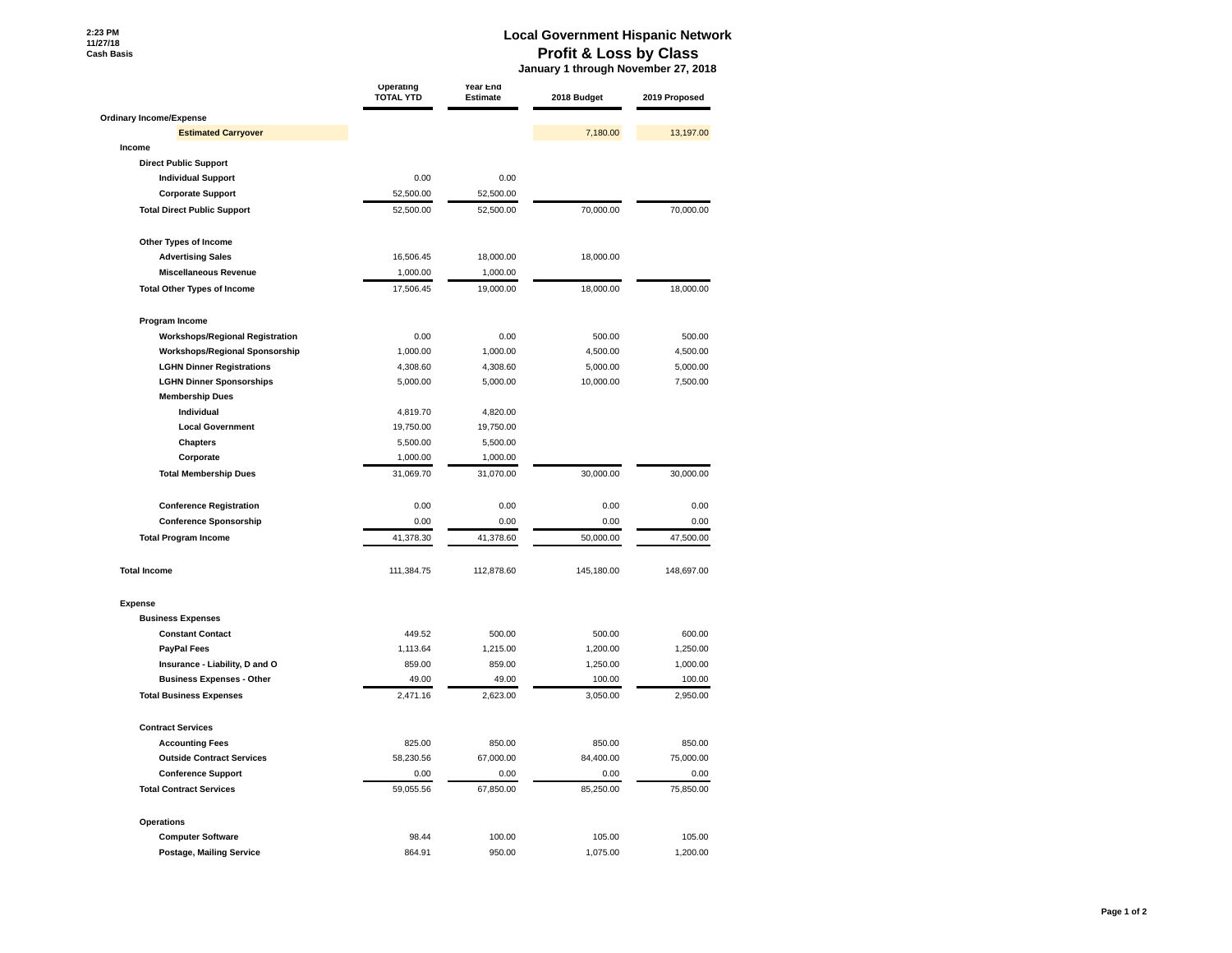#### **Local Government Hispanic Network Profit & Loss by Class**

 **January 1 through November 27, 2018**

|                                         | Operating<br><b>TOTAL YTD</b> | Year End<br><b>Estimate</b> | 2018 Budget | 2019 Proposed |
|-----------------------------------------|-------------------------------|-----------------------------|-------------|---------------|
| <b>Printing and Copying</b>             | 387.70                        | 425.00                      | 4,000.00    | 2,000.00      |
| <b>Supplies</b>                         | 184.65                        | 200.00                      | 100.00      | 250.00        |
| Telephone, Telecommunications           | 1,545.06                      | 1,685.00                    | 1,700.00    | 1,800.00      |
| Website                                 | 2,037.24                      | 2,500.00                    | 3,000.00    | 3,000.00      |
| <b>Total Operations</b>                 | 5,118.00                      | 5,860.00                    | 9,980.00    | 8,355.00      |
| <b>Other Types of Expenses</b>          |                               |                             |             |               |
| <b>Board of Directors Retreat</b>       |                               |                             |             |               |
| Retreat                                 | 2,134.09                      | 2,135.00                    | 1,500.00    | 1,500.00      |
| <b>Travel</b>                           | 556.64                        | 557.00                      | 1,000.00    | 1,000.00      |
| <b>Total Board of Directors Retreat</b> | 2,690.73                      | 2,692.00                    | 2,500.00    | 2,500.00      |
| <b>Program Activities</b>               |                               |                             |             |               |
| Catering                                | 8,860.90                      | 8,861.00                    | 18,000.00   | 15,000.00     |
| Entertainment                           | 1,005.29                      | 1,005.00                    |             |               |
| <b>Event Insurance</b>                  | 0.00                          | 0.00                        |             |               |
| <b>Event Transportation</b>             | 0.00                          | 0.00                        |             |               |
| <b>Facility Rental</b>                  | 1,076.20                      | 1,076.00                    |             |               |
| <b>IT/Video Services</b>                | 0.00                          | 0.00                        |             |               |
| <b>Outside Activities</b>               | 0.00                          | 0.00                        |             |               |
| Postage/Shipping                        | 200.26                        | 200.00                      |             |               |
| <b>Printing/Copy</b>                    | 0.00                          | 0.00                        |             |               |
| <b>Supplies</b>                         | 0.00                          | 0.00                        |             |               |
| <b>Stipends and Speaker Fees</b>        | 0.00                          | 500.00                      |             |               |
| <b>Program Activities Contingency</b>   | 0.00                          | 0.00                        | 5,000.00    | 5,000.00      |
| Special Projects (web design)           | 0.00                          | 0.00                        | 2,000.00    | 5,000.00      |
| <b>Membership and Dues</b>              | 0.00                          | 0.00                        | 325.00      | 0.00          |
| <b>Transfer to Scholarships</b>         | 0.00                          | 4,000.00                    | 4,000.00    | 6,000.00      |
| <b>Conference Giveaways</b>             | 0.00                          | 0.00                        |             | 2,500.00      |
| <b>Other Costs</b>                      | 9.00                          | 9.00                        |             |               |
| <b>Total Program Activities</b>         | 11,151.65                     | 15,651.00                   | 29,325.00   | 33,500.00     |
| <b>Advertising/Marketing Expenses</b>   | 1,450.19                      | 1,500.00                    | 1,500.00    | 2,500.00      |
| <b>Contributions</b>                    | 500.00                        | 500.00                      | 6,000.00    | 4,000.00      |
| <b>Other Costs</b>                      | 1,005.44                      | 1,005.00                    | 0.00        | 0.00          |
| <b>Total Other Types of Expenses</b>    | 16,798.01                     | 3,005.00                    | 7,500.00    | 6,500.00      |
| <b>Travel and Meetings</b>              |                               |                             |             |               |
| Conf, Conv, Meeting-Nat'l               | 1,398.66                      | 1,400.00                    | 4,000.00    | 3,000.00      |
| <b>Meeting Travel-Reg'l</b>             | 598.65                        | 600.00                      | 1,500.00    | 1,500.00      |
| <b>Total Travel and Meetings</b>        | 1,997.31                      | 2,000.00                    | 5,500.00    | 4,500.00      |
| <b>Total Expense</b>                    | 85,440.04                     | 99,681.00                   | 143,105.00  | 134,155.00    |
| Net Ordinary Income                     | 25,944.71                     | 13,197.60                   | 2,075.00    | 14,542.00     |
| Net Income                              | 25,944.71                     | 13,197.60                   | 2,075.00    | 14,542.00     |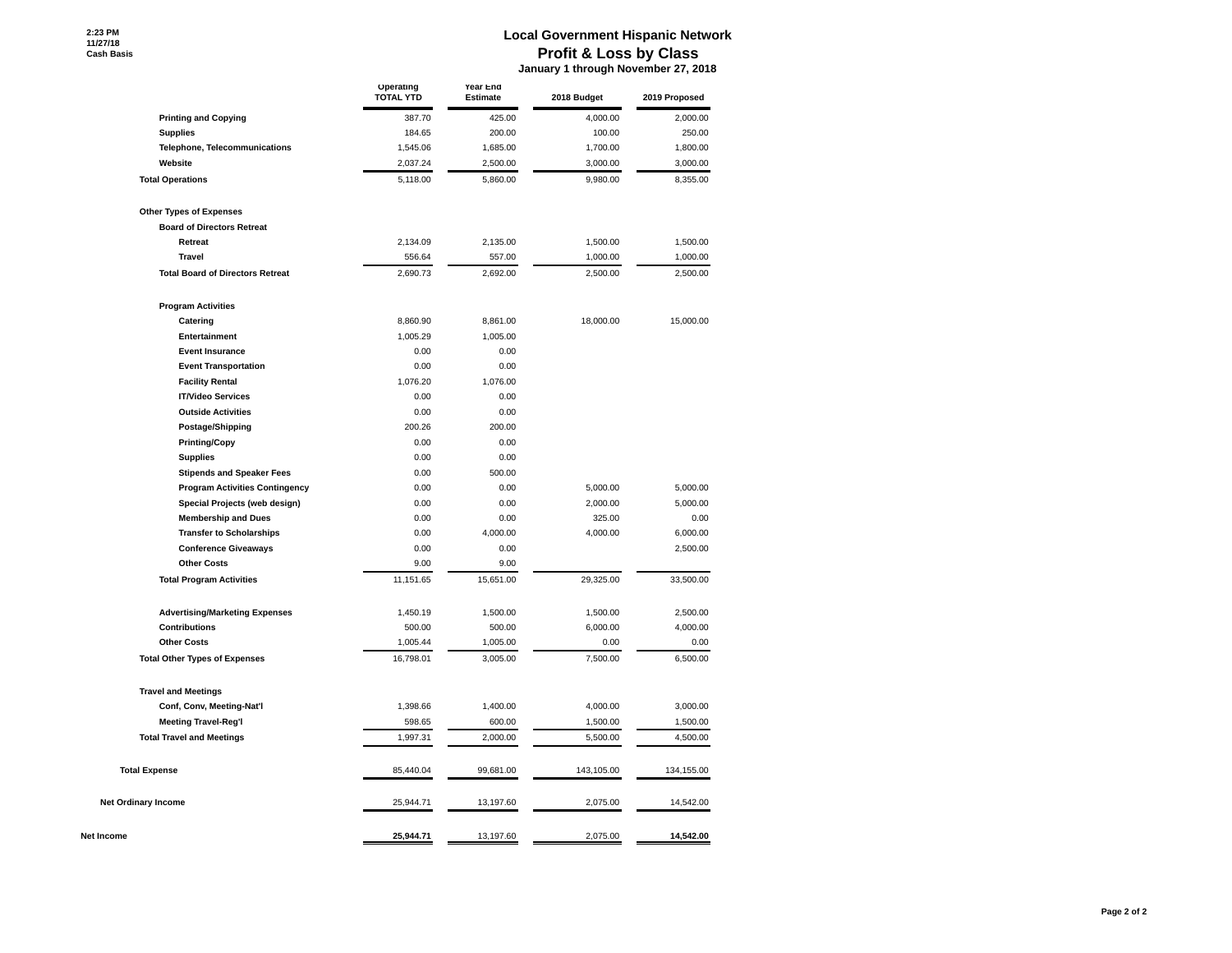# Corporate Sponsorship Opportunities

The Hispanic and Latino populations are among the fastest growing in the United States. The Local Government Hispanic Network (LGHN) is the leading organization for the development of public service professionals at the local level. LGHN serves as a bridge between professional managers and communities to create programs and services to address issues critical to the Hispanic/Latino population and improve overall quality of life.

LGHN invites you to become a corporate sponsor, providing critical resources to assist LGHN in addressing the most pressing problems in Hispanic/Latino communities. Current and future leaders will have to address real issues that impact real people. LGHN provides education assistance, training, ongoing coaching, support for community engagement to enrich the quality of life of Hispanic/Latino populations.

LGHN offers opportunities for organizations to support effective leadership in public service while gaining access and exposure to decision-makers and showcasing corporate assets that can assist in meeting the diverse needs of these growing community populations.

Sponsors may contribute to general support of LGHN or dedicate contributions to the specific program areas below. For major events, local LGHN chapters may conduct fund raising for additional support. Sponsors will be prominently recognized on the LGHN website for their level of contribution.

Sponsorship opportunities:

- Support **LGHN scholarship programs** for students, young professionals and middle managers to attend regional and national seminars and conferences where they will have the opportunity to meet with seasoned professionals and mentors. These opportunities will provide the support and encouragement necessary to allow emerging leaders to move into local government leadership positions. Currently, people of color are a significant minority in local government and LGHN is partnering with International City/County Management Association, National Forum for Black Public Administrators, International Network of Asian Pacific Administrators, Women Leading Government, League of Women in Government and state and regional organizations to increase these numbers in the future.
- Support to **"thought leadership labs"** at universities for policy research on issues that are important to the quality of life of minority communities and for increasing the number of people of color serving local government communities. These programs are coordinated by and include the involvement of ICMA, LGHN, NFBPA and I-NAPA.
- Support for development of **webinars** and other **online training programs** for greater access to professional development by our members.
- Support for **LGHN membership and chapter development**. Membership development is a major focus of each LGHN professional development program,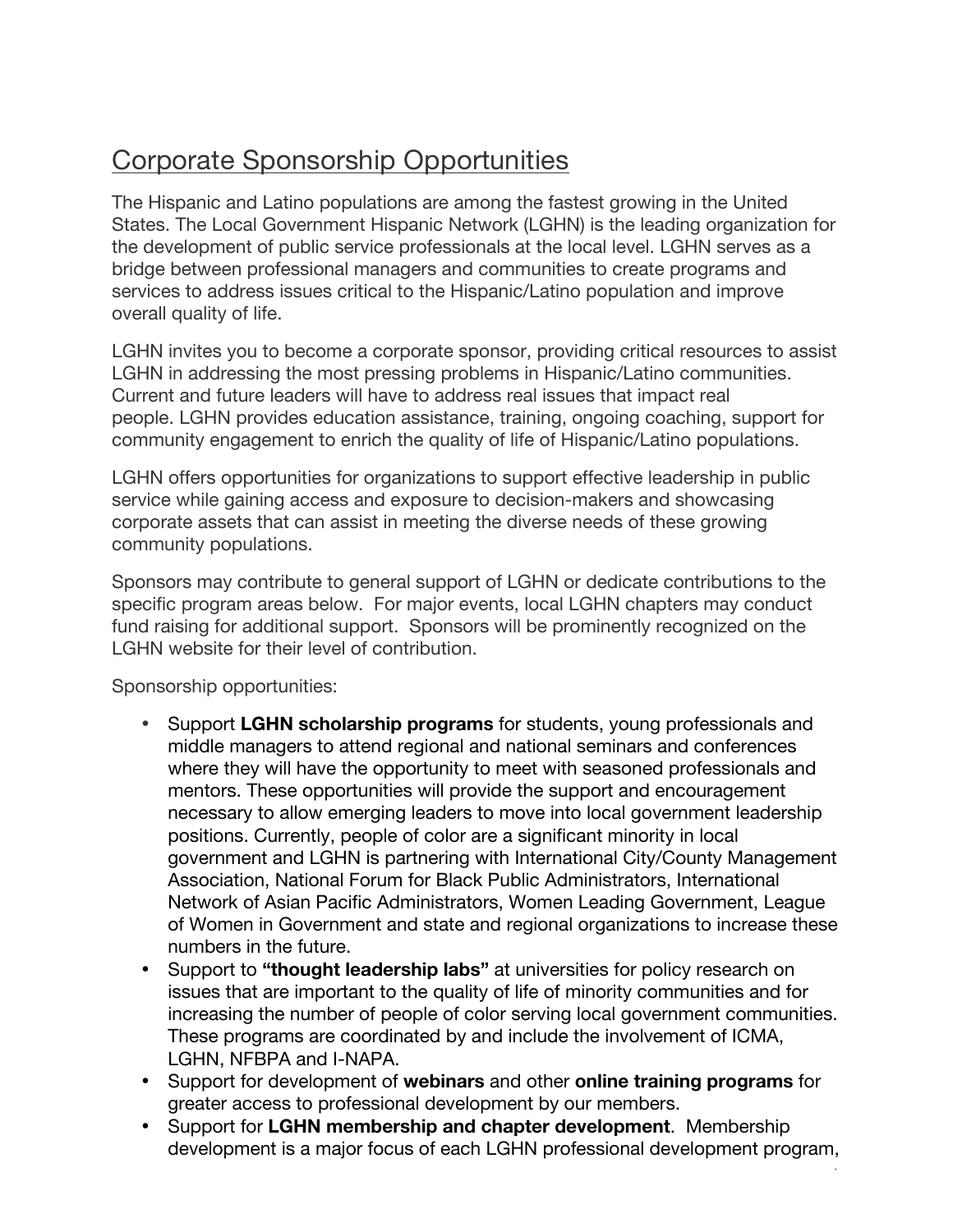with a goal of increasing membership through personal outreach and networking activities to increase the number of people of color in the local government profession. Additionally, LGHN's membership structure includes individual, local government and chapter memberships. LGHN's goal is to work with local government member organizations to transition them to local government/regional chapters.

- Support for **LGHN regional professional development programs** to give young professionals and students greater access to professional development programs.
- Support for the **LGHN biennial conference** in the Denver metro area in the fall of 2020. Future conference locations are being identified for 2022 and 2024.

Please review the **Benefit Levels** to see which level is best for your company! [Insert new benefit chart]

# **Contact information**

Please contact Karen Davis, LGHN Executive Director with any questions.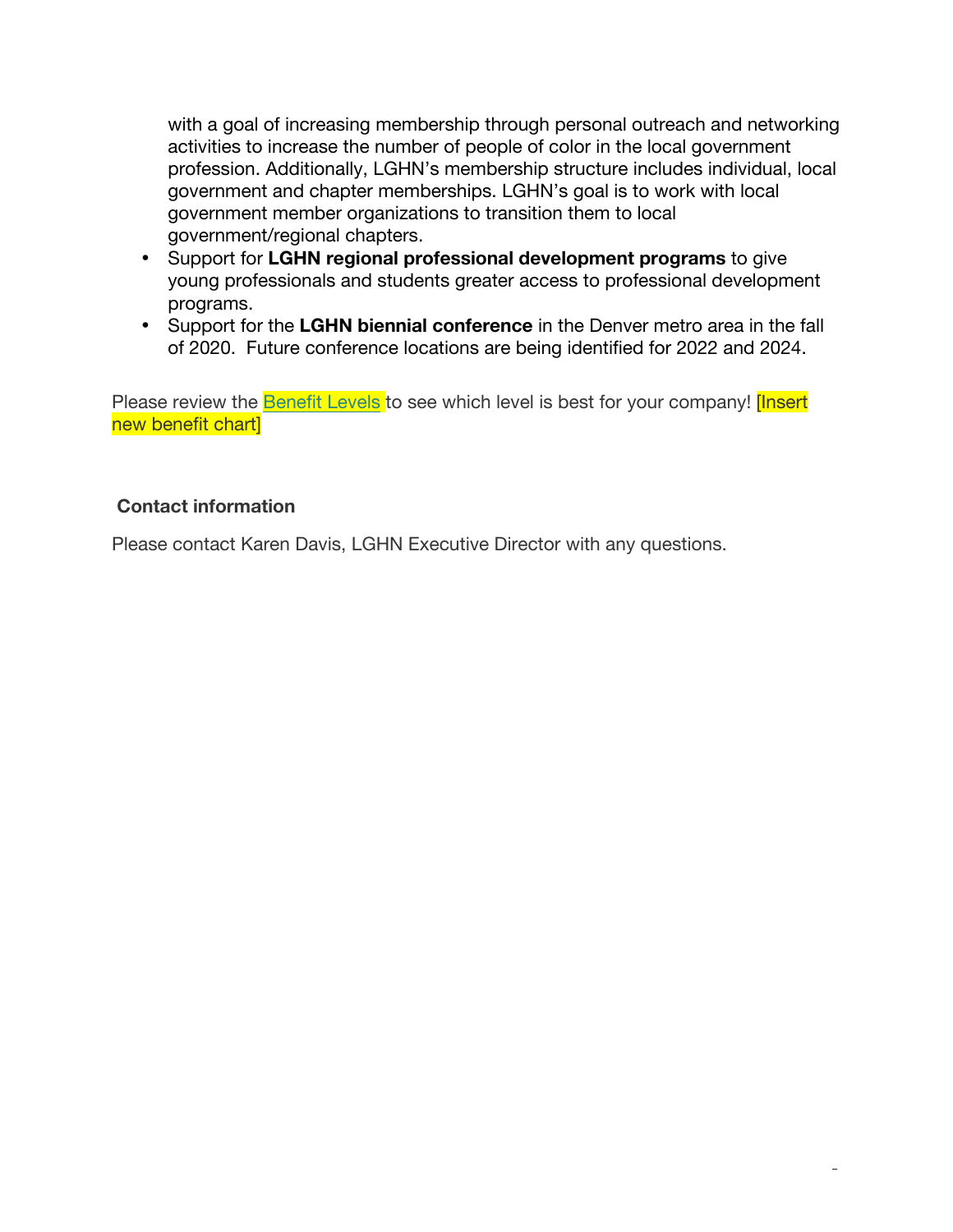

| <b>Partnership Opportunities</b>                                                                         | (1)<br><b>Signature</b><br>\$50,000 | (1)<br><b>Diamond</b><br>\$30,000 | $Up$ to 2)<br>Platinum<br>\$20,000 | $(Up \text{ to } 3)$<br>Gold<br>\$15,000 | $(\text{Up to 4})$<br><b>Silver</b><br>\$10,000 | $(Up \text{ to } 5)$<br><b>Bronze</b><br>\$5,000 | (Unlimited)<br>Contributor<br>Up to \$5,000 |
|----------------------------------------------------------------------------------------------------------|-------------------------------------|-----------------------------------|------------------------------------|------------------------------------------|-------------------------------------------------|--------------------------------------------------|---------------------------------------------|
| Complimentary corporate memberships* to LGHN<br>(including access to the LGHN member list)               | 10                                  | 8                                 | 6                                  | $\overline{4}$                           | $\overline{2}$                                  | $\mathbf{1}$                                     |                                             |
| A link to your company's website and recognition as a<br>LGHN Sponsor on the LGHN website                | X                                   | X                                 | X                                  | X                                        | X                                               | X                                                | X                                           |
| Link to company's promotional/educational materials,<br>Webinars, other outreach sources on LGHN website | Term of<br>agreement                | Term of<br>agreement              | 1 year                             | 1 year                                   | 1 year                                          | 6 months                                         | 3 months                                    |
| Seat on the LGHN Board of Directors (non-voting)                                                         | X                                   | X                                 |                                    |                                          |                                                 |                                                  |                                             |
| Member of Conference Planning Committee                                                                  | X                                   | X                                 | X                                  |                                          |                                                 |                                                  |                                             |
| Presenter at LGHN conferences                                                                            | X                                   | X                                 | X                                  |                                          |                                                 |                                                  |                                             |
| Complimentary registrations at LGHN conferences                                                          | 10                                  | 8                                 | 6                                  | $\overline{4}$                           | $\overline{2}$                                  | 1                                                |                                             |
| Recognition at conference opening and closing<br>ceremonies                                              | X                                   | X                                 |                                    |                                          |                                                 |                                                  |                                             |
| Reserved seating at the LGHN Banquet held at the<br><b>ICMA Annual Conference</b>                        | 2 Tables                            | 1 Table                           | 8 Seats                            | 6 Seats                                  | 4 seats                                         | 2 Seats                                          |                                             |
| Recognition as a sponsor at all LGHN<br>conferences/regional meetings                                    | X                                   | X                                 | X                                  | X                                        | X                                               |                                                  |                                             |
| Recognition as a sponsor of a specific program (if funds<br>are dedicated)                               | X                                   | X                                 | X                                  | X                                        | X                                               | X                                                |                                             |
| Presenter at LGHN regional seminars/events                                                               | X                                   | X                                 | X                                  | X                                        | X                                               |                                                  |                                             |
| Complimentary registrations at LGHN regional events                                                      | 6                                   | $\overline{4}$                    | $\overline{2}$                     | $\overline{2}$                           | $\overline{2}$                                  |                                                  |                                             |
| Recognition as a sponsor at LGHN regional events                                                         | X                                   | X                                 | X                                  | X                                        | X                                               | X                                                | X                                           |

\*Corporate Members receive all the same member benefits (weekly emails from LGHN with news about events, educational materials and webinars, and access to the list of LGHN members), but do not vote for the Board of Directors.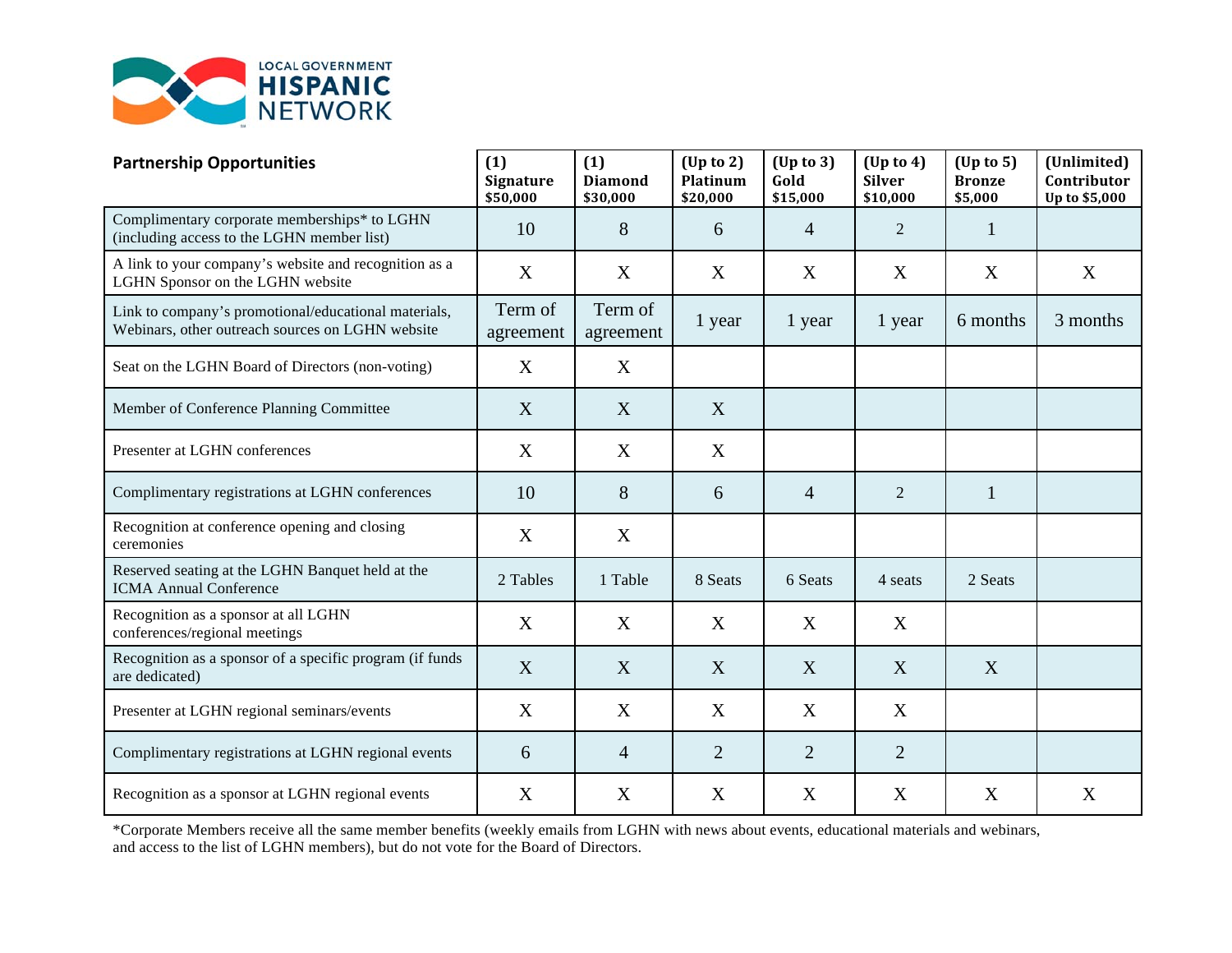#### Joint Committee Chairs Discussion November 20, 2018

#### Priorities

- 1. Keeping the website and social media current
- 2. Webinar logistics  $-$  ability to post and archive on the website
- 3. Video testimonials
- 4. Best practices update and add to the resources
- 5. Board member commitments to host regional social gatherings to engage members
- 6. Survey of best practices and professional development (attached target November 28-December 7)

#### Social media content suggestions:

- 1. Outreach to members asking for information about their jurisdictions
- 2. Best practices highlight one every1-2 weeks; Need to make sure the best practices webpage is up-to-date
- 3. Meet the Madrinas/Padrinos highlight one every 1-2 weeks
- 4. Highlight/profile chapters and local government members
- 5. Issue new call for volunteers for committees
- 6. Issue announcement on membership renewals
- 7. Video testimonials ask members to record on their phone and send in to be placed on Facebook and on website  $-$  start with board members

Webinars: explore options for doing our own. Need to be able to archive and keep on website. Options?

#### Other: November 2 board minutes

Rolando Fernandez asked the board for suggestions to increase LGHN's value based on comments from the conference. Carlos Baia would like to se the LGHN conference sessions replicated on the LGHN website, as well as presenting at other conferences. Samantha Tavares is checking to see which sessions were video taped.

Karen Davis suggested that board members host quarterly sessions, lunches, etc. in their area to keep members engaged and attract new members. She has been asked to meet quarterly with the Portland Metro local government members.

Rolando Fernandez recommended moving forward with partnering with executive recruiters through a "LGHN Conectar Program" to assist LGHN members with seeking career advancement. The program would offer several resources for members:

- An opportunity for members to share and receive feedback on their resumes,
- Place members in a database used by executive recruiters (would need to develop database details), and
- Participate in yearly webinar that provides members an opportunity to hear executive recruiters about interview skills/trends.

Carlos Baia agreed that it would be beneficial to younger professionals. Rolando and Karen will follow up to discuss which firms should be contacted and how they should be approached.

Rolando also asked the program committee to look into annual leadership/executive training programs for Hispanics. LGHN could partner with universities and area local government.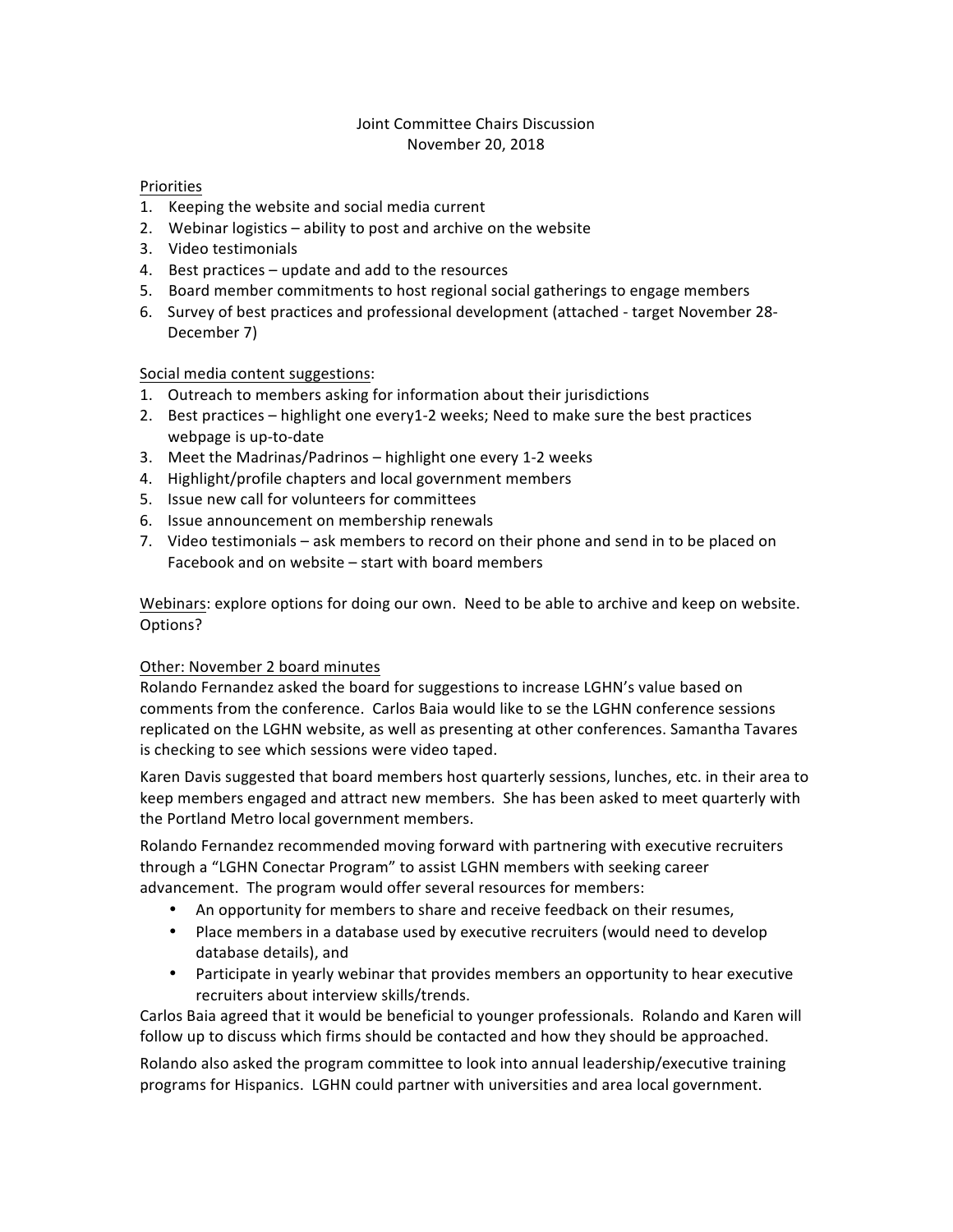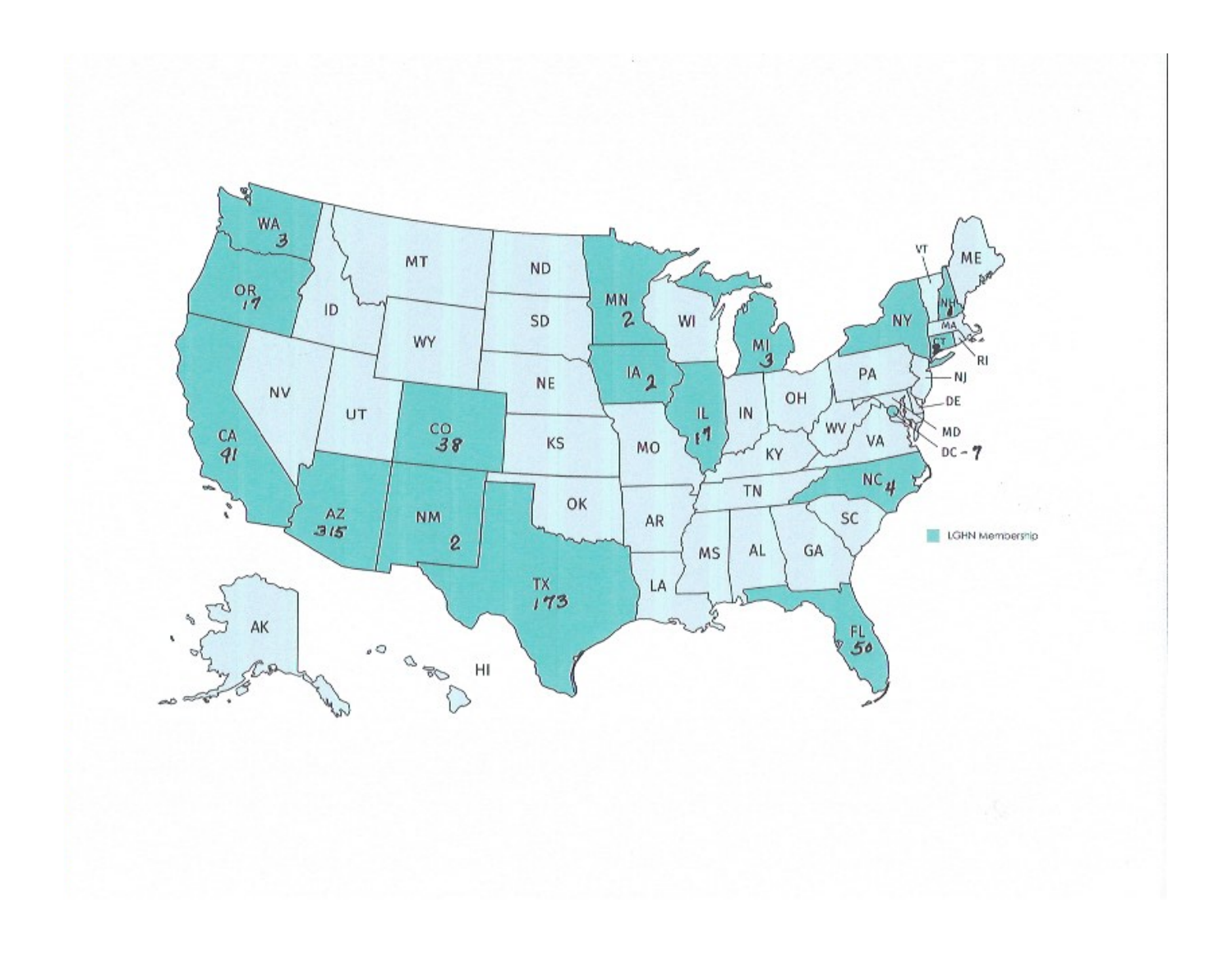# 105th ICMA Annual Conference

Nashville, Tennessee October 20-23, 2019

# Track&Descriptions

#### **Civic%Health/Community%Cohesion**

From those who cocoon themselves in their neighborhood enclaves to those who only communicate via social media, local governments struggle not only to listen to the range of voices, but also to engage them in healthy civic dialogue. This is doubly important as political issues, both national and local, have led to further entrenchment and division. In response to Bill Richard's statement "we cannot accomplish all that we need to do without working together," managers are working to bring everyone to the table, foster healthy interaction, build on common values, acknowledge areas of disagreement or distrust, help articulate strategic visions, and keep those various groups together as part of a single, cohesive community.

#### **Equity%and%Inclusion**

Sessions in this track will identify key issues local governments are facing surrounding equity, inclusivity, and social justice. You will hear innovative solutions and celebrate successes. Learn the benefits of making not only your workplace, but also your communities more inclusive, strategies for engaging diverse residents in your outreach efforts and service delivery, and approaches to combating implicit and institutional bias. Attendees will leave with concrete examples for identifying and addressing these issues to build more just, equitable, and inclusive communities.

#### **Leadership**

Leadership requires courage, integrity and the willingness to do the right thing even when it's not the quick or easy answer. This track will explore personal leadership challenges as well as community, organizational and historical leadership lessons:

- Personal Leadership-what does it take to continue to grow and exhibit personal leadership in difficult and personally challenging situations?;
- Community Leadership-How has your community been required to show courage and leadership and what is the local governments role in community leadership;
- Organizational Leadership-What significant changes has your organization experienced that has required leadership at all levels?;
- Nashville or Tennessee historical or current leader-continuing our leadership series, what historical or current leader from Nashville or Tennessee has a story that we can learn from as local government managers?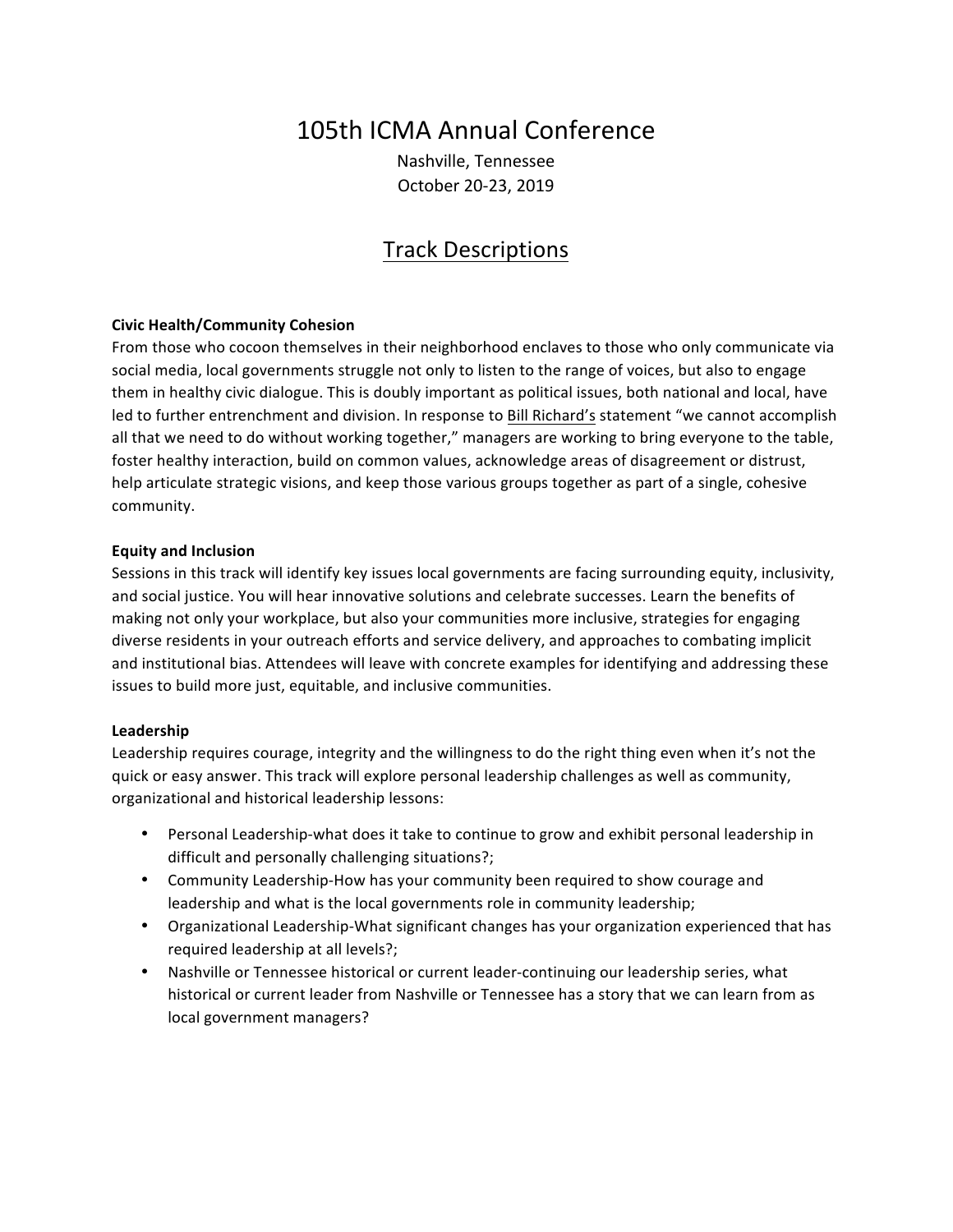#### **Futurism/Innovation**

From driverless cars, rentable scooters, to cashless transactions, etc. the speed of change is lightening quick in our society making it difficult to keep up with the newest and greatest innovations needed to support excellence in local government management. Sessions selected for this track will highlight how local governments are fostering innovation in their organizations and throughout their respective communities. Sessions in this track will allow participants to learn about new developments and trends experts are forecasting in the next 5 years and beyond.

#### **Sustainability**

From balanced budgets to affordable housing, building sustainable communities goes far beyond just "going green." Local government managers are essential stakeholders in the drive to create more sustainable and resilient communities. Sessions in the Sustainability track will help new and seasoned managers alike explore actionable, comprehensive solutions to sustainability in the communities they call home. Whether these ideas involve environmental protection, economic and community development, infrastructure, partnerships, or technology, they can all aid in creating more livable, sustainable, and resilient communities.

#### **Personal**

We all aspire to be superheroes; wearing plain clothes during the day and then a cape at night. Being oncall 24-hours a day, working with elected officials, residents, and employees all create stresses that are unique to the local government management profession. Sessions in the Personal track revolve around improving on the skills needed to be a better professional while recognizing the line between the office and our front door. They are intended to help managers deal with the stresses of the job and create boundaries between the office and home.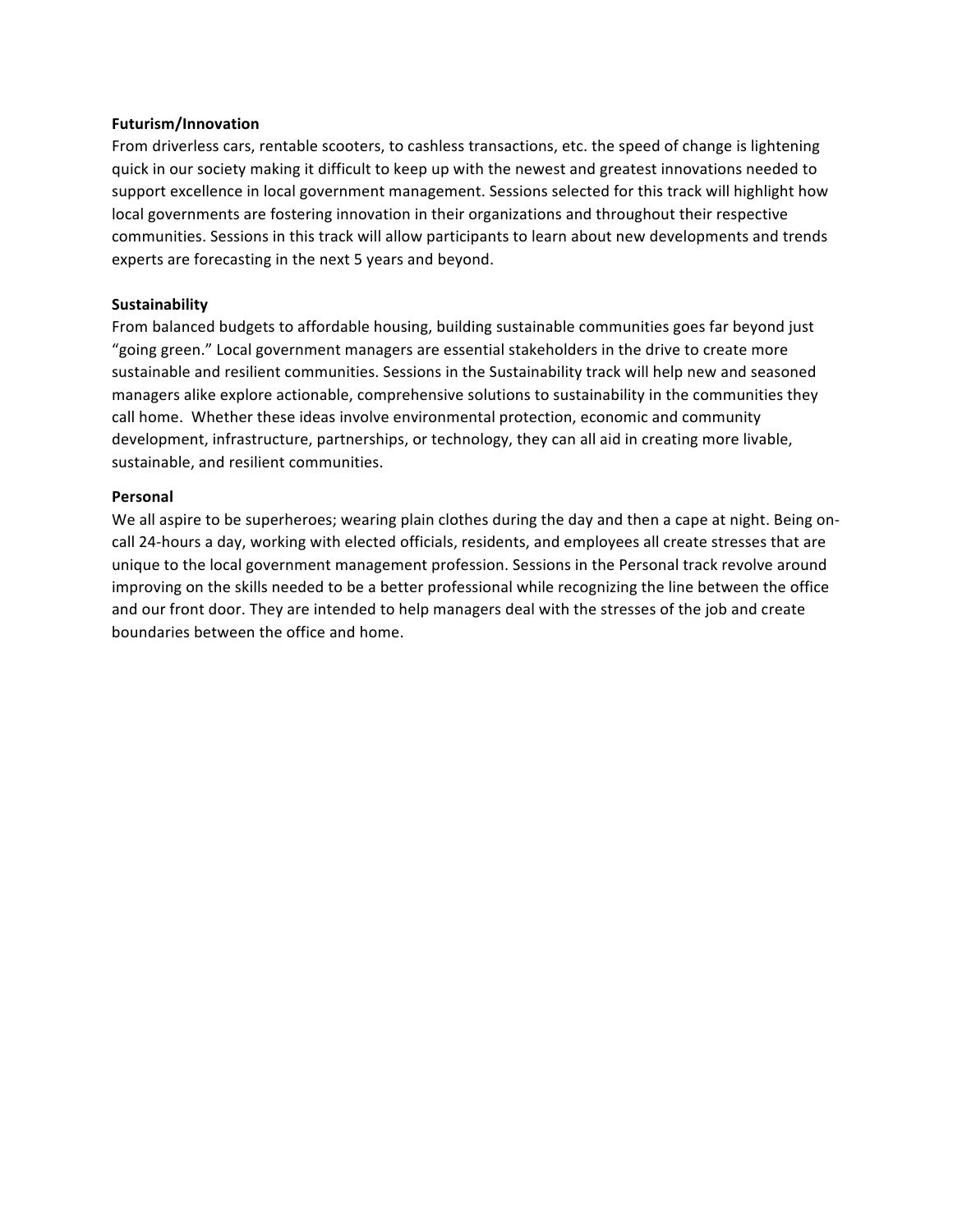# **LGHN Board Retreat March 1-2, 2019 Evanston, ILL**

# Preliminary Schedule

| Friday, March 1<br>Morning   | Continental Breakfast/Board Retreat Discussions           |
|------------------------------|-----------------------------------------------------------|
| Noon                         | Lunch                                                     |
| Afternoon                    | <b>Regional Training / Platicas</b>                       |
|                              | Regional Networking Reception                             |
| Evening                      | <b>Board Dinner</b>                                       |
| Saturday, March 2<br>Morning | Continental Breakfast/Board Retreat Discussions           |
| Noon                         | Lunch                                                     |
| Afternoon                    | Retreat Wrap-up                                           |
|                              | <b>Facilitated Review of Management Partners Services</b> |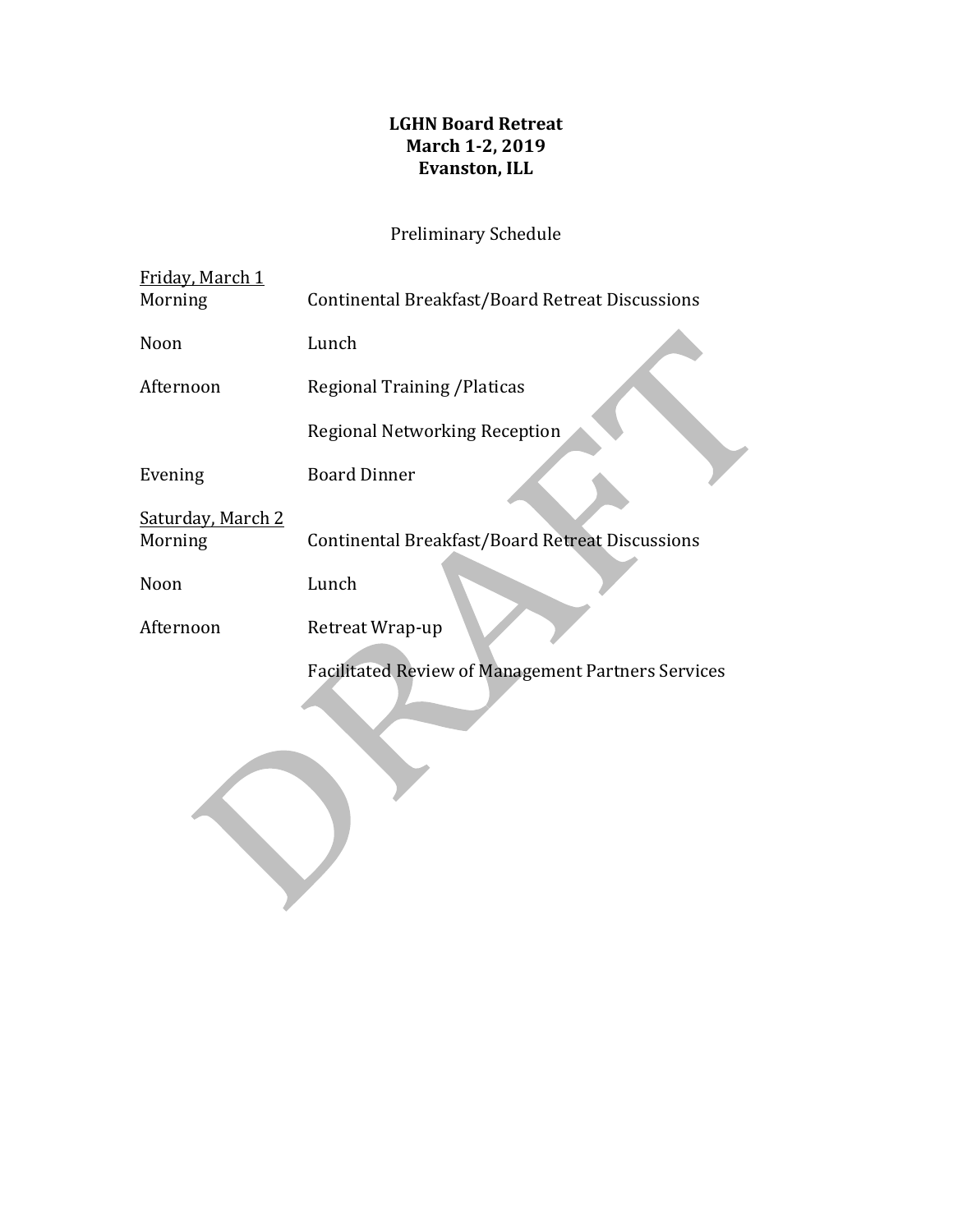# **LESSONS LEARNED FROM 2018 LGHN CONFERENCE**

# **EXHIBITORS**

- Reach out to exhibitors one year out from event. Some organizations could not contribute because they already had committed funds to other events.
- Keep in touch with exhibitors and follow up for feedback
- Print extra exhibitor passport cards and keep at registration desk.
- Have exhibitors close to sessions
- Include meals in the exhibitor prices

# **SPONSORS**

- Send thank you card to all sponsors
- Send email to those who attended as sponsors and solicit feedback
- Pay for consultant to help with the process
- Reach out to sponsors one year out from event. Some organizations could not contribute because they already had committed funds to other events.
- LGHN can schedule the future conference cities at least 4 years in advance to allow for necessary preparation

# **GOLF**

- Simplified raffle ticket prices and correlation to prizes; streamline process
- Volunteers should be able to see the same information participants see at raffle ticket purchase (ticket boxes and ticket prices)
- Confirm expectations with the golf course staff for beer runs, water runs, and sufficient food

# **HOSPITALITY**

- Consider a hospitality room/check in for speakers, sponsors, and exhibitors
	- o Create goodie bags for exhibitors with snacks and information
- Plan for water bottles or water pitches for speakers
- Greeter for dignitaries to meet LGHN President

# **LOGISTICS**

- Test AV videos prior to event
- APP to include activity prices
- For conference app, receive quotes to determine how much work is needed on the backend of the app. Make sure it is easy for use.
- Communicate with performance groups about music before event
- Include screen (if possible) for speakers so they do not need to turn back and see the slides
- Print extra programs and other materials and have ready at registration desk in case people need an additional copy
- Payment on site for activities and registration (no after the fact reconciliation)
- 3 reserved meal tables (one for LGHN board, one for planning committee board members, one for speakers)